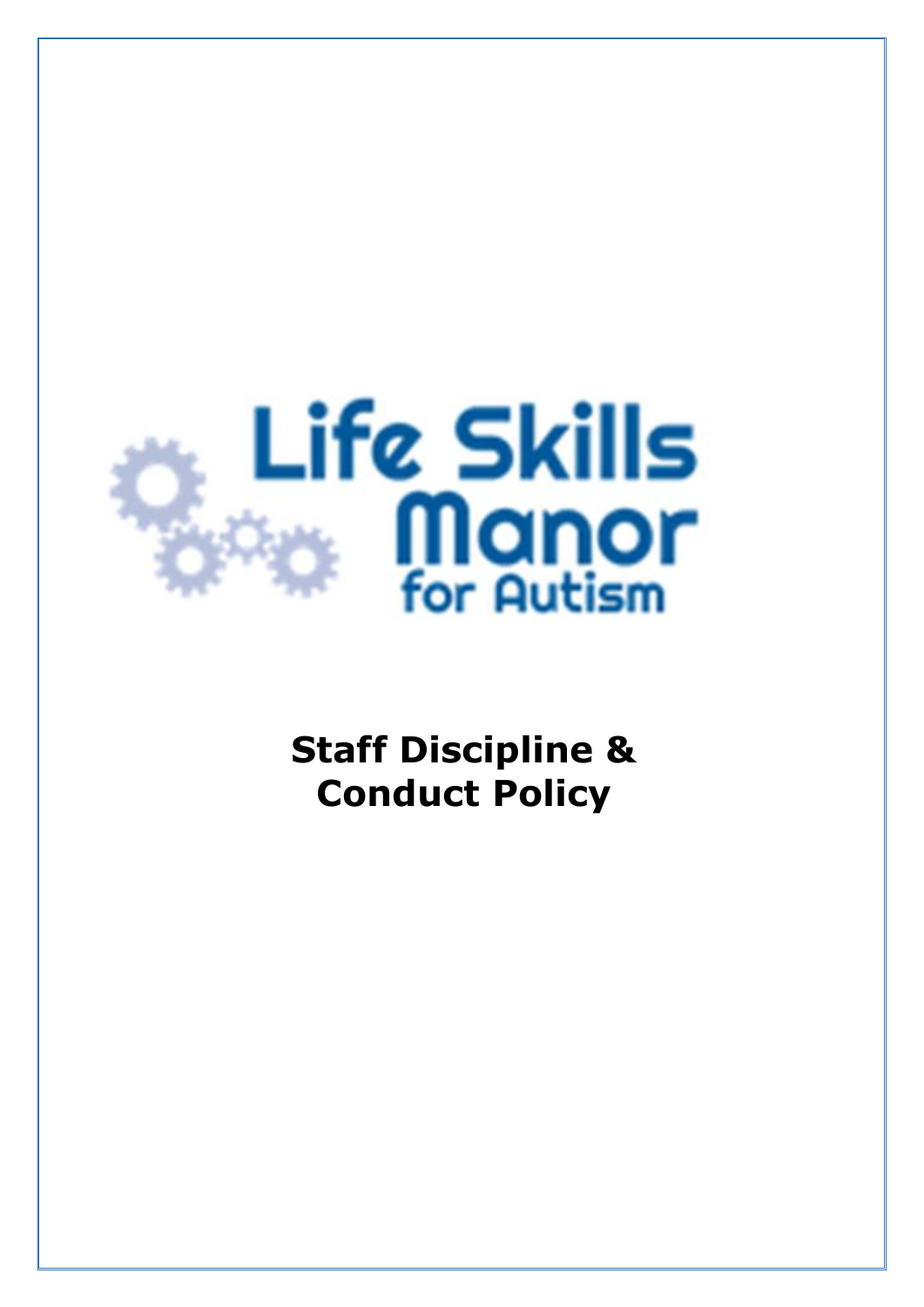| Contents       |                                                         |                  |
|----------------|---------------------------------------------------------|------------------|
|                |                                                         |                  |
| 1              | <b>Policy Statement</b>                                 | 3                |
| 2              | Scope                                                   | $\overline{4}$   |
| 3              | Adoption Arrangements and Date                          | $\overline{4}$   |
| 4              | Responsibilities of the School                          | $\overline{4}$   |
| 5              | Responsibilities of the Employee                        | $\overline{4}$   |
| 6              | Delegated responsibility                                | $\overline{4}$   |
| $\overline{7}$ | Timescales                                              | 6                |
| 8              | Right to Representation                                 | $\boldsymbol{7}$ |
|                | Part B - Procedure                                      |                  |
|                | 9 Informal Management Action                            | $\tau$           |
| 10             | Notifying an Employee of an allegation(s) against them  | $\boldsymbol{7}$ |
| 11             | Suspension                                              | $8\,$            |
| 12             | Investigating the allegation                            | 9                |
| 13             | <b>Investigation Outcome</b>                            | 10               |
| 14             | Notification of a Disciplinary Hearing                  | 11               |
| 15             | <b>Disciplinary Hearings</b>                            | 12               |
| 16             | The Outcome of the Hearing and Disciplinary Sanctions   | 12               |
| 17             | Communicating the Decision                              | 14               |
| 18             | Appeal                                                  | 15               |
| 19             | The Outcome of the Appeal                               | 15               |
| 20             | Communicating the Appeal Decision                       | 16               |
| 21             | Further misconduct                                      | 16               |
| 22             | Non Attendance at Meetings                              | 16               |
| 23             | Minuting Hearing and Appeal Meetings                    | 17               |
| 24             | Resignations during the process                         | 17               |
| 25             | Disclosure of formal sanctions in employment references | 17               |
| 26             | Malicious and Vexatious Allegations                     | 17               |
| 27             | Advice and support to Employees during the process      | 18               |
| 28             | Ill health and sickness absence during the process      | 18               |
| 29             | Concurrent investigations by other agencies             | 18               |
| 30             | Allegations relating to financial irregularities        | 18               |
| 31             | Allegations against Trade Union Representatives         | 18               |
| 32             | <b>Criminal Proceedings</b>                             | 18               |
| 34             | Referral to other agencies                              | 19               |
| 35             | <b>Retention of Records</b>                             | 19               |
| 36             | Confidentiality                                         | 20               |
|                |                                                         |                  |
|                |                                                         |                  |
|                |                                                         |                  |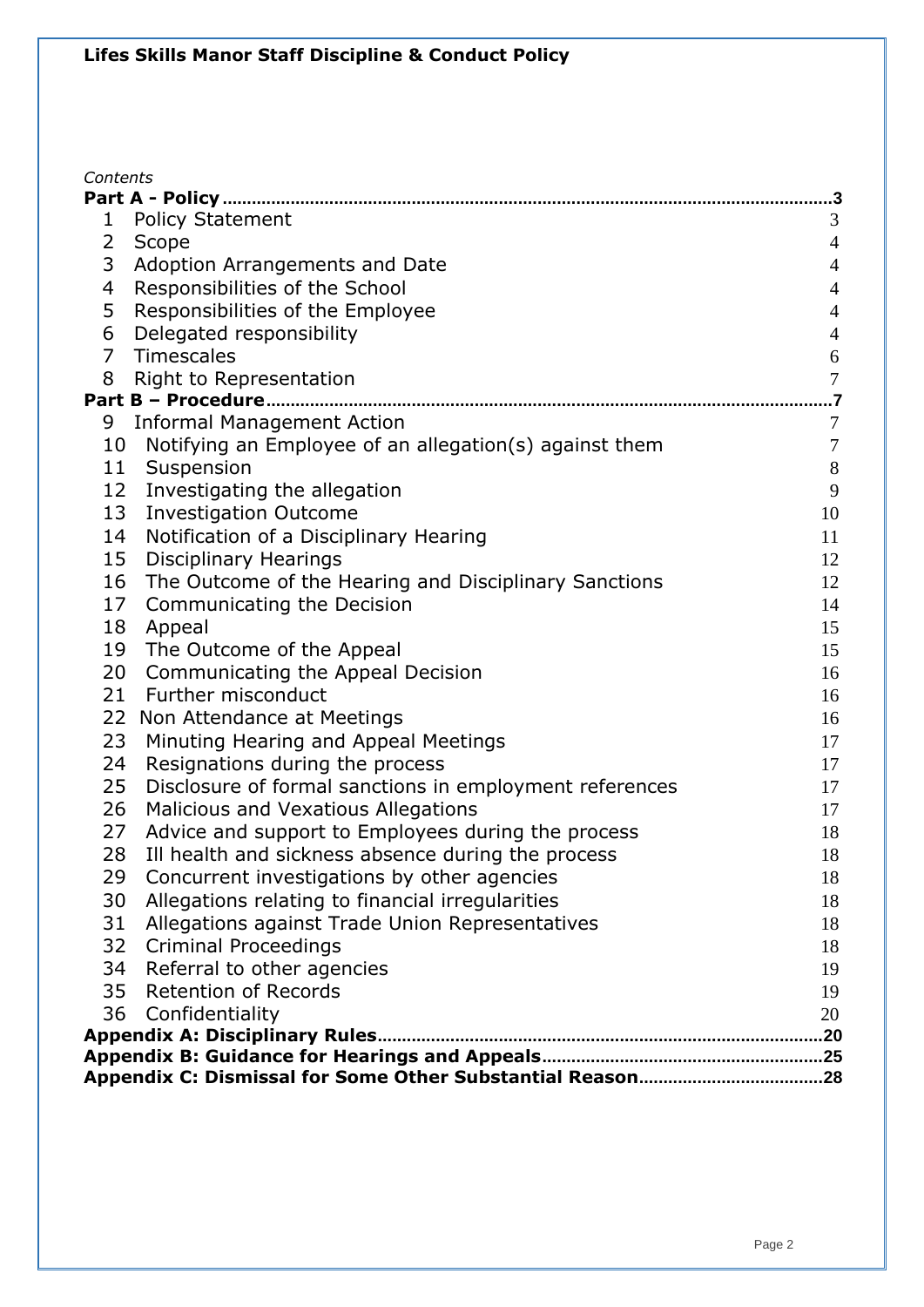Part A - Policy

# **1 Policy Statement**

The School expects that Employees will maintain appropriate standards of conduct and behaviour at all times. The School also requires all Employees to comply with relevant School rules, working practices and conditions of service.

The Disciplinary Policy and Procedure provides a means by which shortcomings in conduct can be addressed and Employees encouraged to rectify their behaviour.

Whilst concerns regarding misconduct may be addressed informally by managers, there are occasions when an individual's conduct may warrant formal action.

This policy recognises the principles of natural justice and fair process and is committed to ensuring that confidentiality is maintained for all parties.

No formal disciplinary action will be taken against an Employee until the matter has been fully investigated. Disciplinary investigations will be undertaken without undue delay. The School will undertake as thorough an investigation of the alleged misconduct as is reasonable and appropriate given the circumstances in order to establish the facts relating to the allegation(s).

An Employee will be advised of the allegation(s) against them and be given an opportunity to state their case and any mitigating circumstances.

Where a case to answer is found in relation to misconduct this may be addressed by a formal disciplinary hearing and, should on the balance of probabilities the case be proven, a formal sanction may be imposed.

The nature of the sanction will be determined by the circumstances of the case. A sanction at any level may be imposed should the alleged misconduct warrant.

An Employee will not usually be dismissed for the first incident of misconduct other than in the case of gross misconduct where an Employee may be dismissed without notice.

An Employee is entitled to appeal against any formal sanction.

This procedure has been developed to comply with legal requirements and is in accordance with ACAS guidance.

This procedure explains:

- How the Employer will address matters relating to conduct and behaviour in a fair, consistent and structured manner
- What is expected from Managers and Employees with regards to the management of such issues.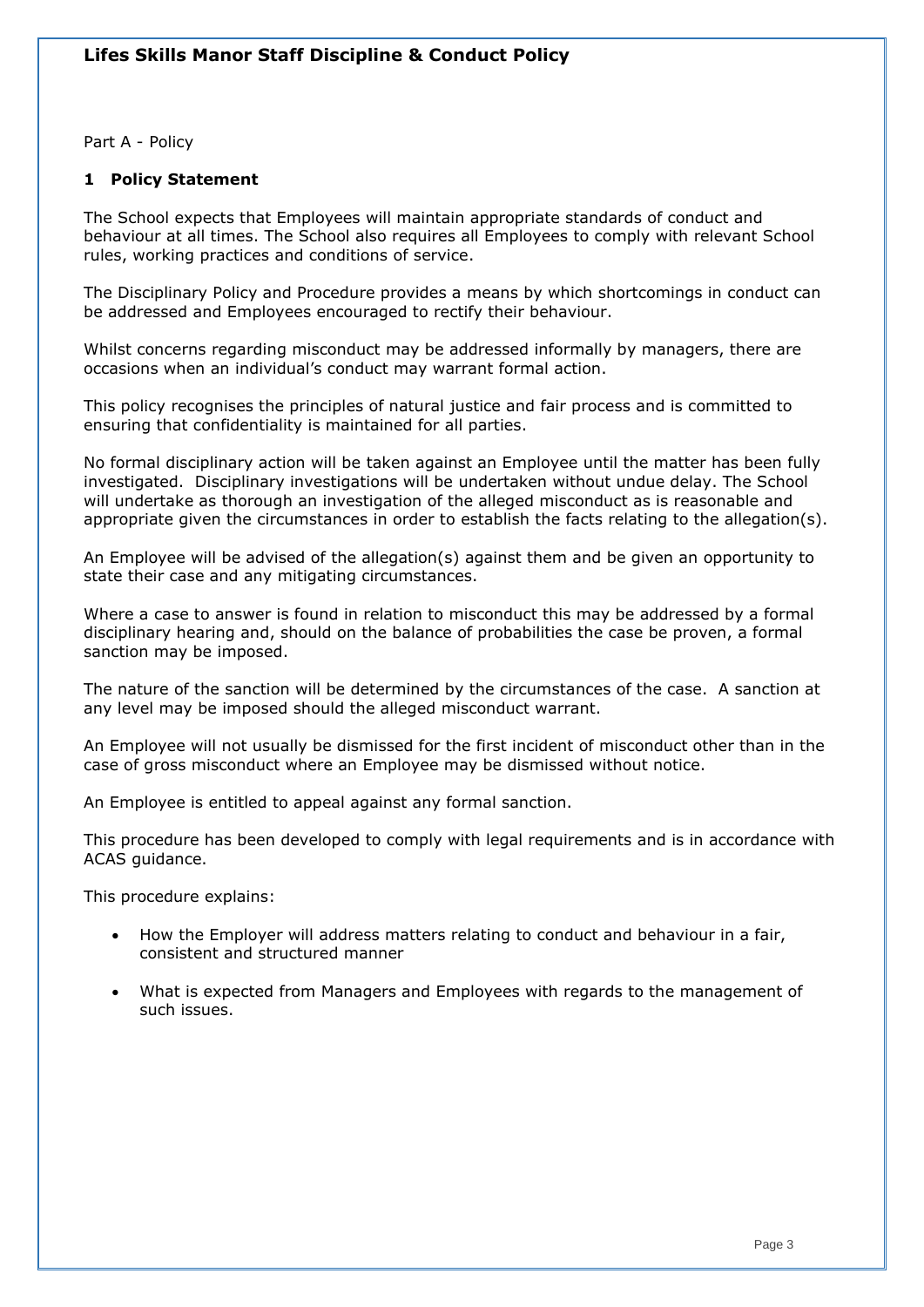## **2 Scope**

This Policy and Procedure applies to all Employees of Life Skills Manor School.

Reference to acts of 'misconduct' in this procedure relates to behaviour which may be reasonably defined as wilful or negligent acts or omissions on the part of the Employee.

This policy does not include misconduct related to allegations against staff for which a separate procedure applies.

# **3 Adoption Arrangements and Date**

This policy will be reviewed annually or earlier if there is a need. This will involve consultation with the recognised unions where there have been material changes.

### **4 Responsibilities of the School**

- To make expectations clear regarding conduct and behaviour at work
- To ensure consistency and fairness in the way conduct issues are addressed
- To advise an Employee if their conduct or behaviour is unsatisfactory and give the Employee the opportunity to state their case.

## **5 Responsibilities of the Employee**

- To ensure they maintain appropriate standards of conduct at all times and comply with any relevant School rules, working practices and conditions of service
- To cooperate with any action taken under this procedure
- To maintain confidentiality in respect of any action taken under this procedure in the interests of all parties involved in the dispute.

## **6 Delegated responsibility**

Under the School Staffing Regulations 2009, dismissal decisions, may be delegated to either:

- The Headteacher
- One or more governors
- One or more governors acting together with the Headteacher

Governors will determine delegation arrangements for formal hearings within the School. The management of conduct and discipline issues may be delegated to staff other than the Headteacher. References to the role of the Headteacher in the policy and procedure include his / her nominee.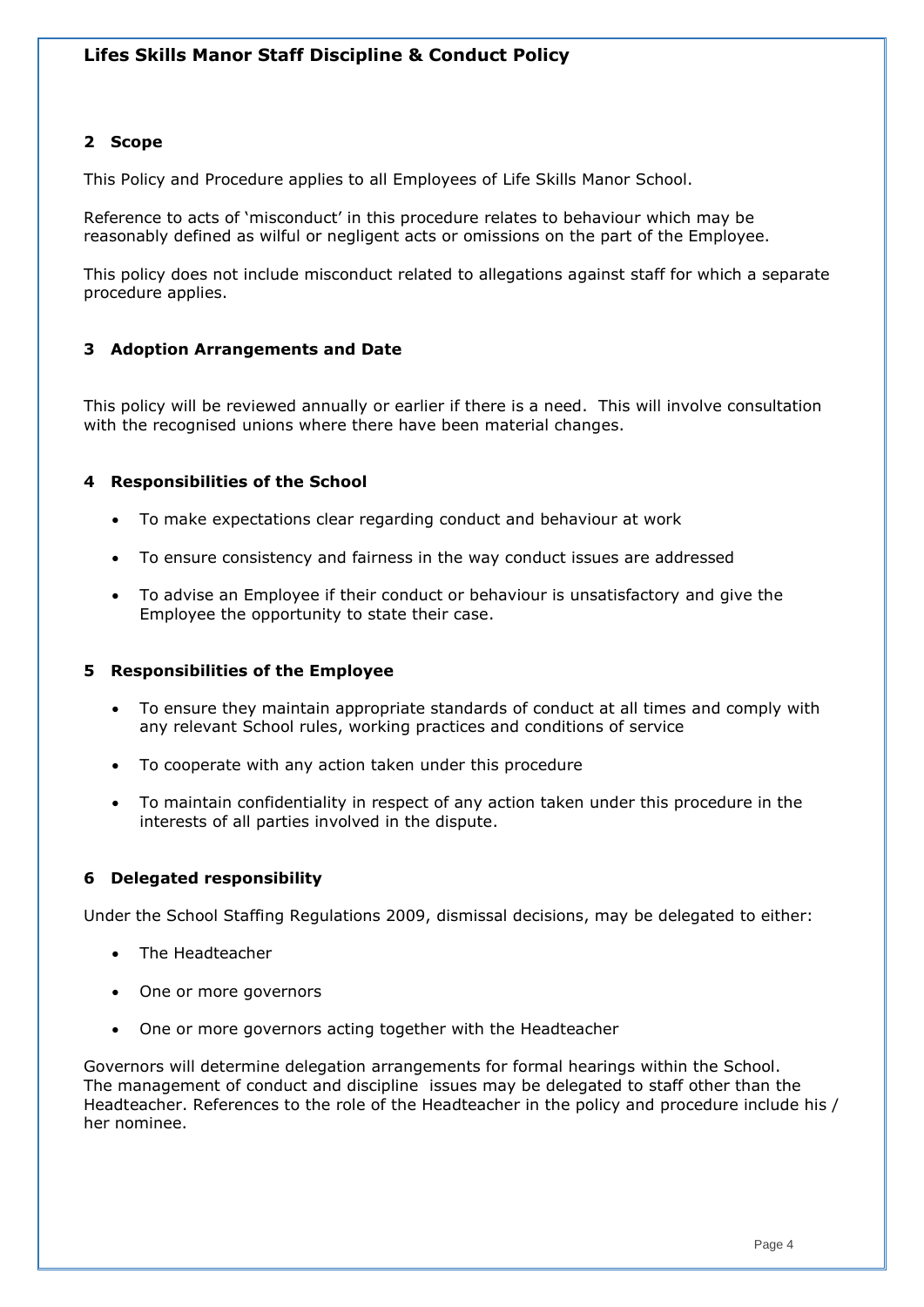# **Informal Action**

Informal action may be delegated to line managers, where appropriate.

### **Formal Action**

Formal hearings to consider matters short of dismissal may be delegated to another manager or the Headteacher.

Where matters are heard by a manager - appeals against any sanction imposed will be heard by the Headteacher. Where the Headteacher has considered the matter – appeals will be heard by a panel of one or more governors.

### **Dismissal Decisions**

In this School responsibility for dismissal decisions has not been delegated and therefore formal hearings to consider dismissal will be heard by a panel of one or more governors who have had no prior involvement in the matter under consideration.

Appeals will be heard by a further panel of one or more governors who have had no prior involvement in the matter under consideration.

Staff governors should not usually be a member of a governor panel and where they are must ensure that they can deal with the matter impartially and objectively.

The following table sets out the provisions which would normally apply.

| <b>Informal Action taken</b><br>by | Formal hearing heard by                                                           | <b>Appeal heard by</b>                |
|------------------------------------|-----------------------------------------------------------------------------------|---------------------------------------|
| Line Manager                       | Another more senior Manager<br>or Headteacher - for matters<br>short of dismissal | Headteacher or 1 or more<br>governors |
| Headteacher                        | 1 or more governors - where<br>dismissal is a possible<br>outcome                 | 1 or more governors                   |

## **Matters relating to the Headteacher**

Informal action is the responsibility of the Chair of Governors.

Formal hearings will be heard by a panel of one or more governors who have had no prior involvement in the matter under consideration.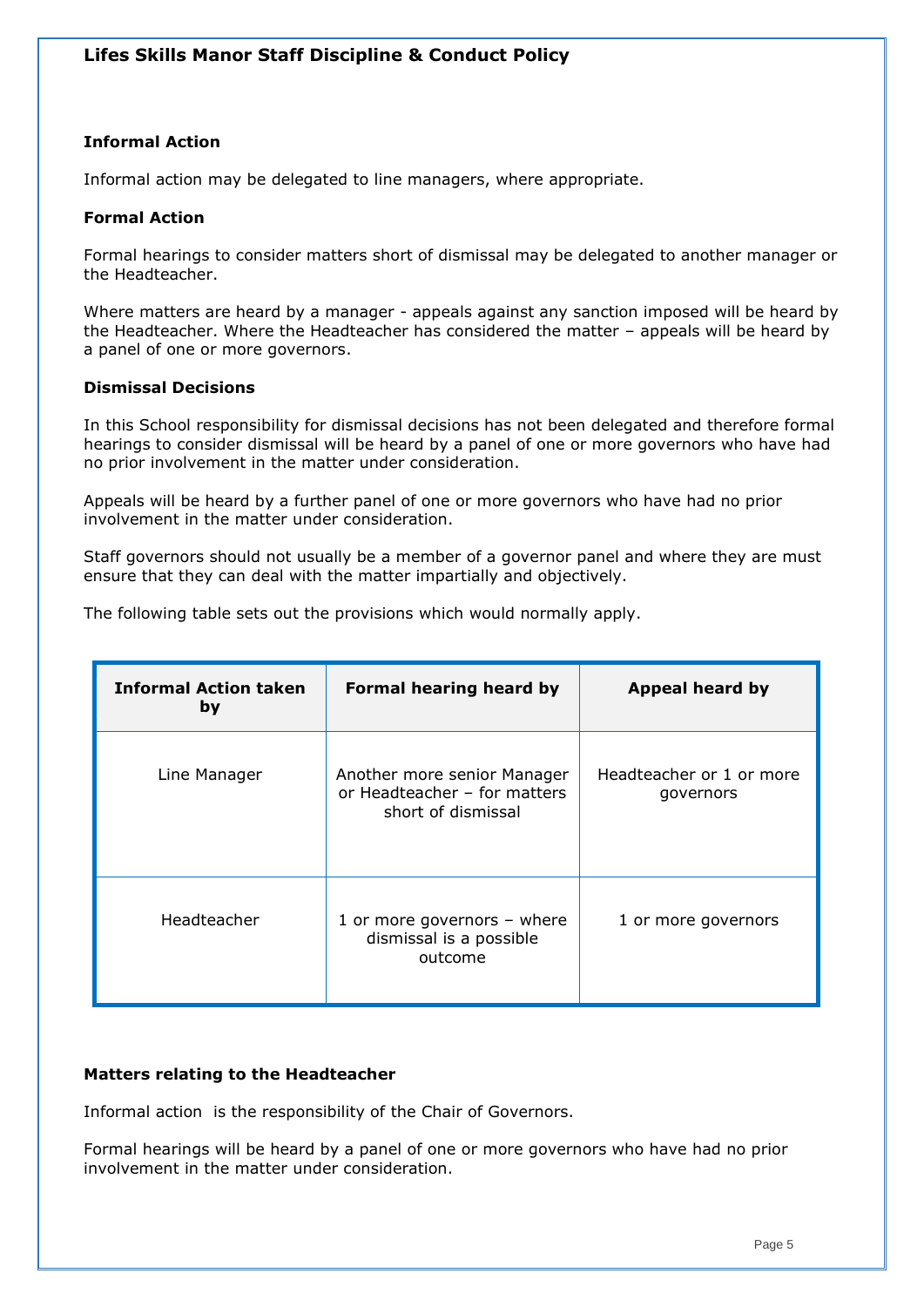Appeals will be heard by a further panel of one or more governors who have had no prior involvement in the matter under consideration.

Staff governors should not usually be a member of a governor panel and where they are must ensure that they can deal with the matter impartially and objectively.

| <b>Informal Action</b><br>taken by | <b>Formal hearing heard</b><br>bv | Appeal heard by     |
|------------------------------------|-----------------------------------|---------------------|
| Chair of Governors                 | 1 or more governors               | 1 or more governors |

# **7 Timescales**

Concerns regarding conduct will be addressed promptly and without undue delay in achieving an outcome.

Timescales stated are for guidance and may vary depending on the circumstances of the case.

| Employee notified of investigation<br>outcome | Within 5 working days of a decision being<br>made regarding the appropriate course of<br>action following completion of the<br>investigation |
|-----------------------------------------------|----------------------------------------------------------------------------------------------------------------------------------------------|
| Hearing                                       | At least 10 working days notice given of<br>hearing date                                                                                     |
| Written outcome of hearing given              | Within 5 working days of the date of the<br>hearing                                                                                          |
| Appeal to be made                             | Within 5 working days of receipt of the<br>written outcome of the hearing                                                                    |
| Appeal to be heard                            | Within 10 working days from receipt of<br>written appeal                                                                                     |
| Written outcome of appeal given               | Within 5 working days of the date of the<br>appeal                                                                                           |

For the purpose of this procedure 'working days' will normally refer to the 195 school days. At the School's discretion, working days may include school closure periods where an Employee works outside of term time. Appropriate timescales will be discussed with the Employee.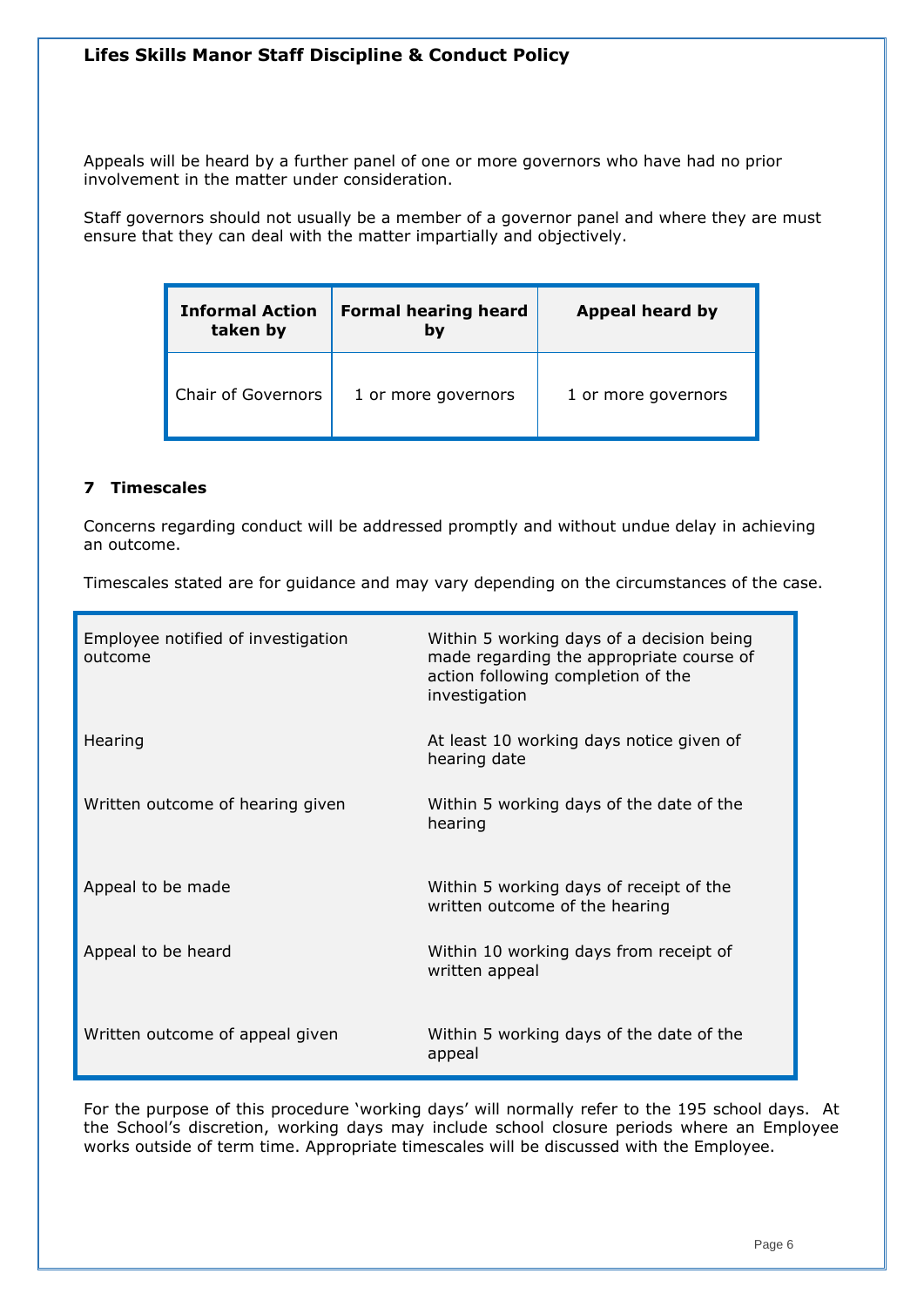## **8 Right to Representation**

An Employee has the right to be accompanied to a formal hearing or appeal meeting by either a workplace colleague or trade union representative.

A workplace colleague or trade union representative may also attend a disciplinary investigation meeting.

Due and careful consideration will also be given to any request from an Employee to be accompanied by a workplace colleague or trade union representative at informal meetings. However it should be noted that the presence of a representative does not make the meeting formal.

Part B – Procedure

## **9 Informal Management Action**

Where an allegation of misconduct is made, consideration will be given as to whether it is appropriate to address the matter informally by means of 'management action'.

In determining whether an informal approach should be taken, the Headteacher will take into account the seriousness of the alleged misconduct and whether previous informal action to address the issue has been unsuccessful.

Where an informal approach is taken the Headteacher will usually meet with the Employee to establish the facts, events and / or actions, discuss the concerns, and give the Employee the opportunity to state their case. The Headteacher may agree future expectations with the Employee – including measures to support an improvement in conduct – and, if appropriate, agree a review period and arrangements for monitoring conduct.

There is no requirement for a workplace colleague or trade union representative to be present at such a meeting although it may be advisable. The Headteacher may consider inviting the Employee to be accompanied when discussing concerns informally, however the presence of a trade union representative / workplace colleague does not in itself make the meeting formal.

It should be noted that if during the discussion it becomes apparent that the matter may be more serious – the meeting may be adjourned and the matter investigated under the formal disciplinary procedure.

The outcome of the discussion will be confirmed in writing and a record placed on the Employee's file. This may be termed an 'informal warning'. However it should be made clear to the Employee that such informal action will not form part of the Employee's disciplinary record.

There is no right of appeal against informal action.

It is expected that informal action will resolve most minor concerns however an Employee should be advised that if there is a repetition of such misconduct formal disciplinary action may be taken.

## **10 Notifying an Employee of an allegation(s) against them**

An Employee will be notified of all allegation(s) or complaint(s) made against them at the earliest practical opportunity and advised of the procedure that will be followed.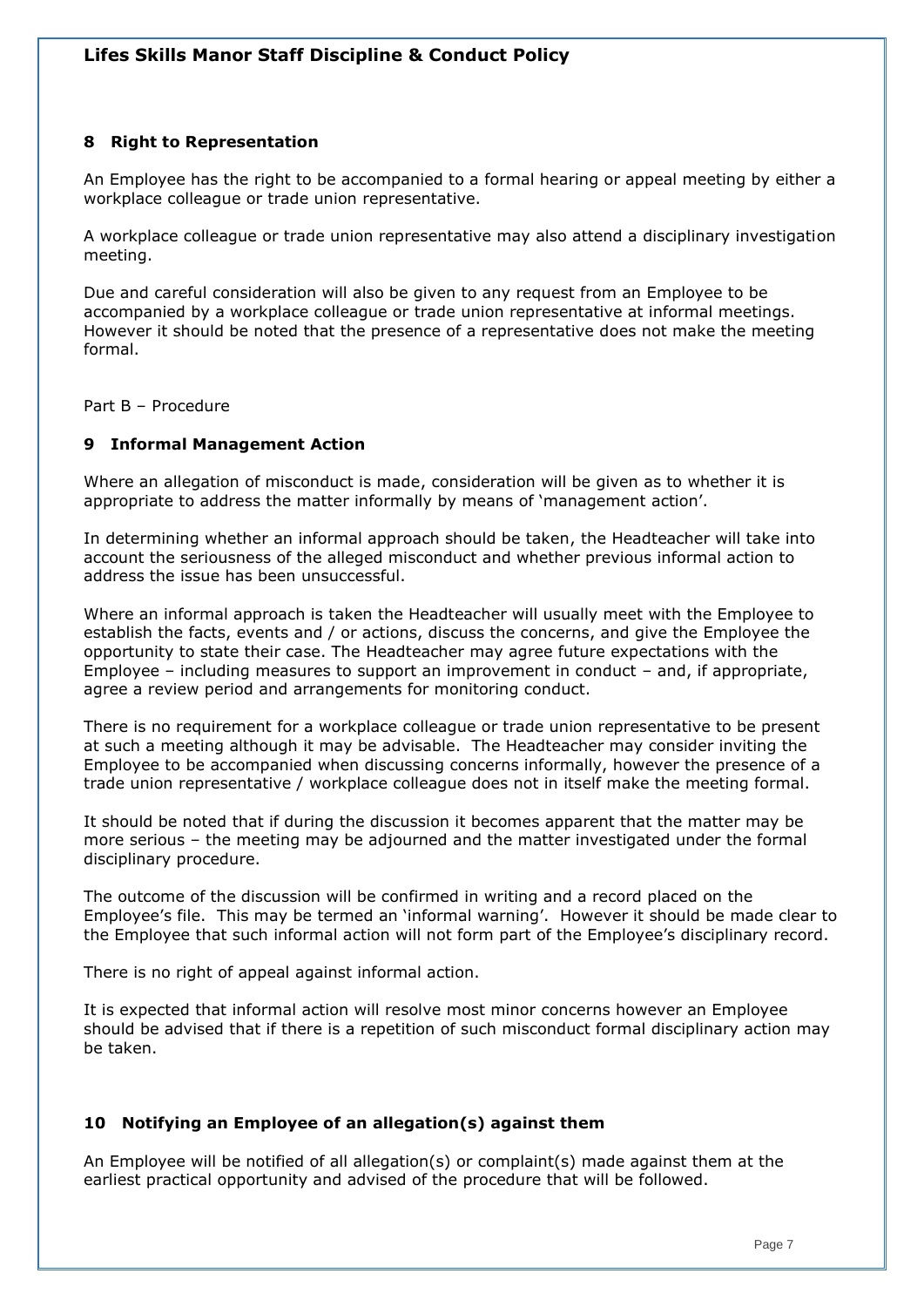Prior to investigating an allegation it may not be possible or appropriate to be specific about the precise nature of the allegation at the outset – however the Employee will be given a broad indication of the nature of the complaint.

Should the matter be addressed through a formal investigation or formal disciplinary action – then the Employee will be advised of the nature of the allegation in writing. They will also be advised that, should the allegation be upheld, formal disciplinary action may be taken.

Should further allegations come to light during the course of the investigation which are also to be investigated – the Employee will be advised of these in writing.

## **11 Suspension**

There may be occasions when it is appropriate to suspend an Employee with normal\* pay pending the outcome of an investigation and / or conclusion of any disciplinary action.

Suspension is not a sanction in itself and does not represent any prejudgement of the outcome of the process.

Suspension should only be initiated after careful consideration and where all other alternatives have been explored – such as arranging a period of authorised absence or temporary change in duties or place of work.

As a guide suspension may be instigated where:

- Children are considered to be at risk
- The Employee is considered to be at risk
- Where the allegation warrants investigation by the police, social services or other external agency
- Where there is evidence to suggest that the Employer's or Employee's reputation may be at risk
- Where the presence of the Employee may impede the investigation or be a disruptive influence in the workplace
- Where the allegations against the Employee may amount to gross misconduct or gross incompetence
- Where it is necessary to exclude the Employee from the School for the protection of students, staff, property or the ordely conduct of the School

This list is not exhaustive.

Where practicable a meeting will be arranged with the Employee and their workplace colleague or trade union representative to explain the reason for the suspension and the conditions that will apply. The details of the suspension will be confirmed in writing with the Employee, usually within 5 working days.

In some instances where it is not practicable or possible for the Employee's representative to be present, the meeting may still proceed in their absence. In exceptional circumstances where it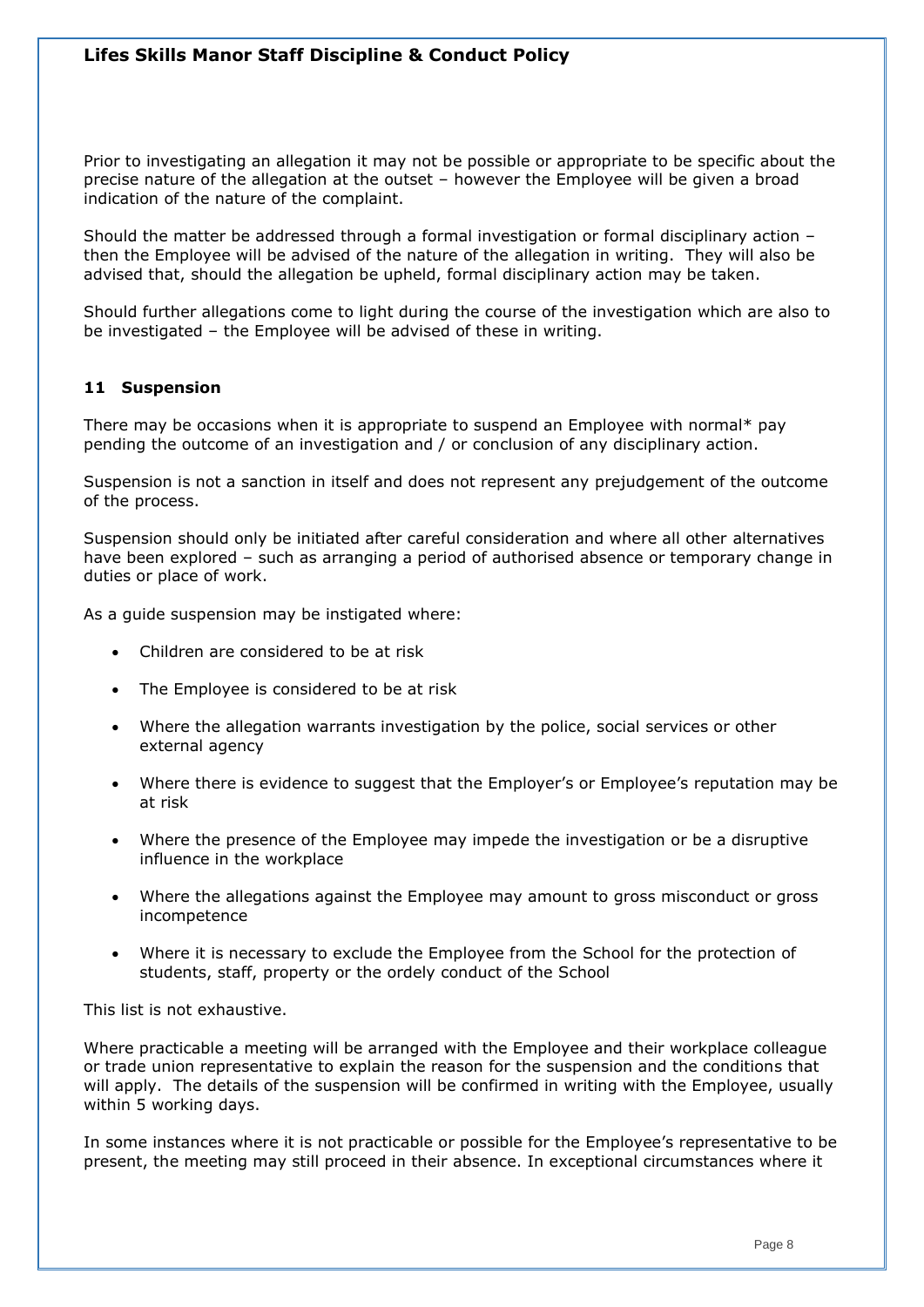is not possible or appropriate for the Employee to attend a meeting in School – suspension may be made in writing.

In certain instances it may be necessary for the suspension to be made in writing or without the presence of the Employee's representative.

Suspension will not continue for longer than is necessary and will be kept under review. Where possible the Employee will be given an indication of how long the suspension is likely to last and will be advised should these timescales change.

An Employee should be contactable by telephone or other agreed means during their normal working hours while suspended.

An Employee who is suspended must not discuss the details of the allegation(s) with other members of staff (except their workplace colleague or trade union representative), governors, pupils or parents in such a way which could compromise their position or integrity of the investigation without the prior permission of the Headteacher or Chair of Governors. This does not prevent an Employee discussing matters with their representative. Clarification should be sought from the Headteacher or Chair of Governors if required.

A suspended Employee will be provided with a named contact in School to keep them informed of matters arising during their absence. This individual will not be able to discuss any aspects of the disciplinary investigation.

In addition a suspended Employee may be allocated a named contact from the School's personnel provider who will be able to provide advice about procedural aspects of the process.

Care will be given to ensuring a suspended employee receives information from staff meetings during their absence and consideration will be given to alternative arrangements for events such as inset training and CPD.

Suspensions may be made by the Headteacher or Governing Body. An Employee may be suspended at any point during the investigation should the circumstances warrant.

Suspension may be lifted at any point should the situation change. Suspension may only be ended formally by the governing body. However the Headteacher may provisionally lift the suspension, pending approval of the governing body, so as not to delay a return to work.

\*It should be noted that 'normal pay' is the pay the employee would be entitled to if they were not suspended. For example where an Employee falls sick either before or during a period of suspension they will receive their usual contractual / statutory sick pay entitlement. This may decease in accordance with their sick pay entitlement.

# **12 Investigating the allegation**

Before any formal disciplinary action is taken, allegations of misconduct will be thoroughly and objectively investigated. Investigations will be undertaken without undue delay. The nature and extent of the investigation will be determined by what is reasonable given the circumstances.

The purpose of the investigation is to establish the facts, events and / or actions to determine whether there is a case to answer and not to make any decision about the outcome.

The Commissioning Officer (Headteacher, other appropriate manager / governor) will appoint an independent investigating officer. The investigating officer will not have had any prior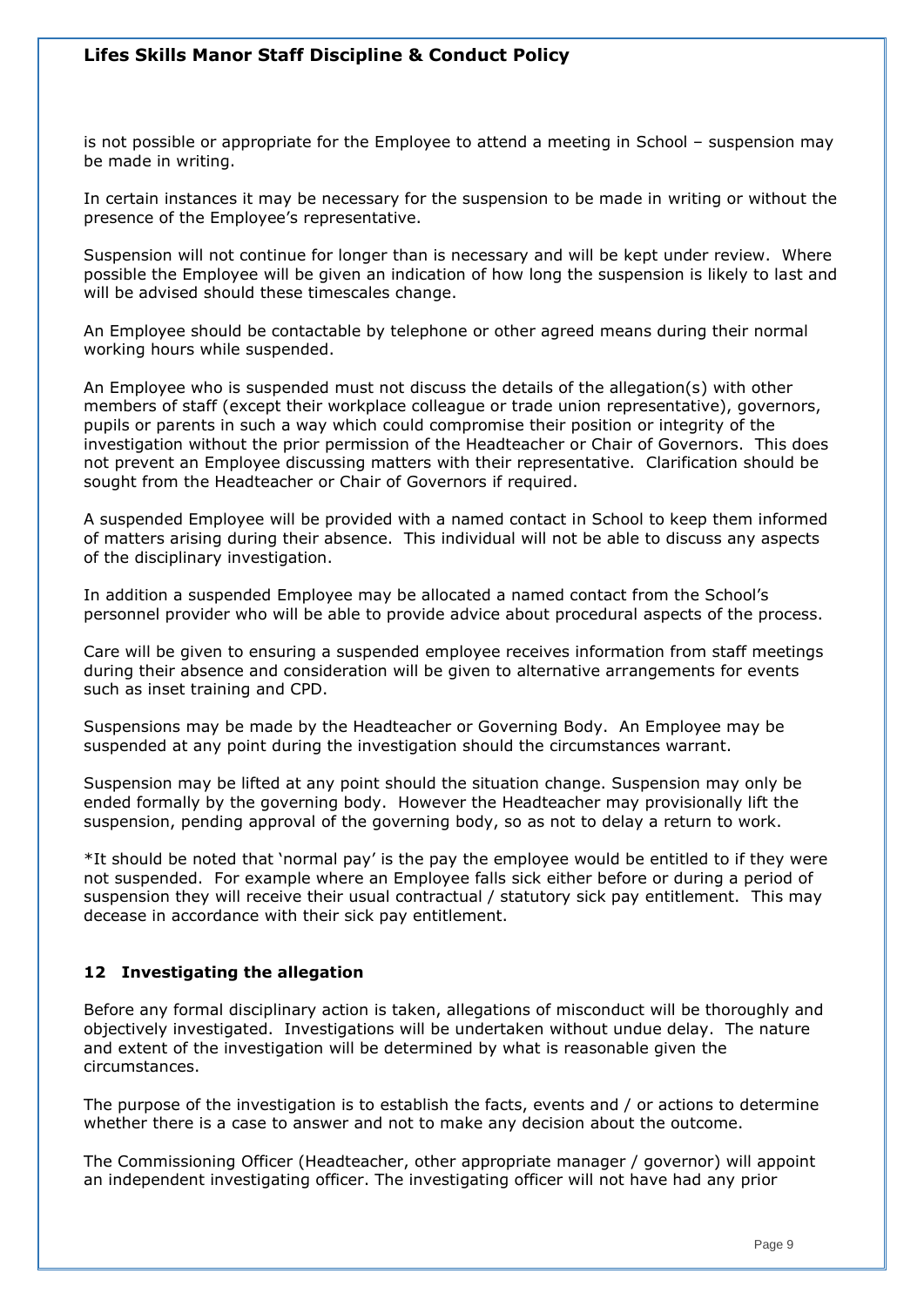involvement in the case. On occasion it may be appropriate to identify more than one investigating officer. If, during the course of an investigation, it becomes apparent that the Commissioning Officer is a witness to the allegation it may be appropriate for a new Commissioning Officer to be identified.

The Employee will be invited to a formal investigation meeting with reasonable notice during working hours. At this meeting the Employee will be given a full and fair opportunity to respond to the allegation(s), explain his / her conduct and, where the concern is admitted, any mitigating circumstances. Depending on the circumstances it may be necessary to conduct more than one investigation meeting. A workplace colleague or trade union representative may accompany an Employee to an investigation meeting.

In addition to attending an investigation meeting, the Employee may also make a written statement or present any other relevant written documents that they may wish to be considered as part of the investigation.

The investigating officer may also conduct a formal investigation meeting with other relevant witnesses as soon as possible. The Employee will be given the opportunity to identify witnesses they wish to be interviewed as part of the process.

Witnesses providing evidence to an investigation will be advised that their statement may be shared with the Employee and they may be called to present this and may be questioned regarding their evidence at a disciplinary hearing.

All witnesses should be aware of the confidential nature of investigations and should not discuss any aspect of the meeting or matters under consideration with anyone outside of the investigation meeting.

Interviews with pupils will only be conducted with the parent or guardian's consent and they should be given the opportunity to accompany the pupil to the meeting.

The investigating officer may also review documents and other evidence relevant to the allegation.

A written, signed and dated record will be made of all interviews conducted as part of the investigation. The Employee will have the opportunity to check the accuracy of the minutes / notes taken of their evidence. Where there are discrepancies between the Employer and Employee that cannot be resolved both versions of the minutes will be held on record.

An audio record may also be made with the prior consent of the Employee and an audio copy or summary transcript shared with the Employee. Covert recordings of investigation meetings are expressly prohibited.

# **13 Investigation Outcome**

A written report will be produced of the investigation findings and shared with the Commissioning Officer.

Based on the findings of the investigation, the Headteacher will determine which course of action is most appropriate:

- That there is no case to answer and no further action is taken
- That a minor concern is identified which is to be addressed through informal action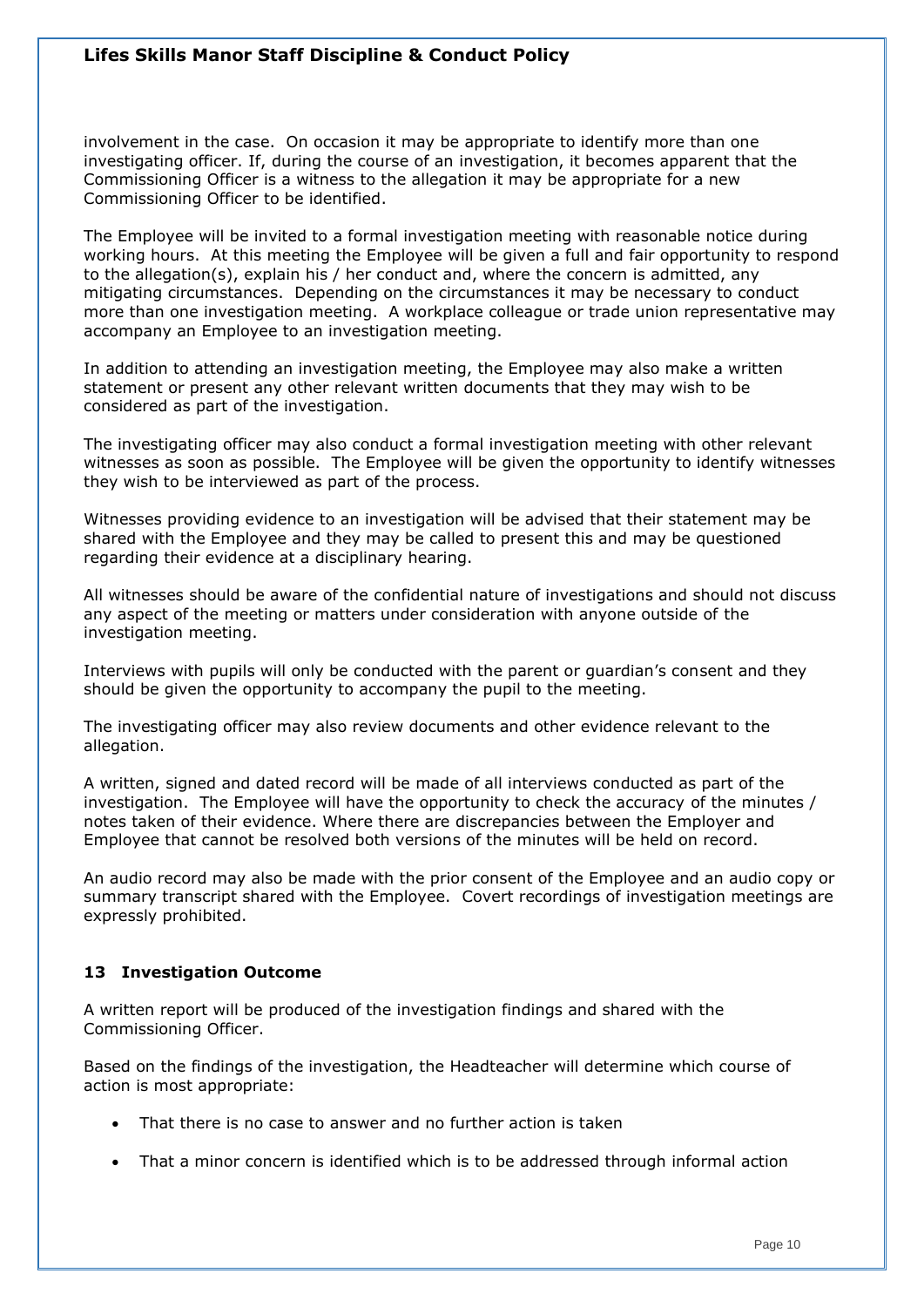• That there is a case to answer on a matter of misconduct which warrants consideration of formal disciplinary action.

The investigation outcome will be communicated to the Employee in writing without undue delay and usually within 5 working days of the decision being made regarding the appropriate course of action.

Where informal action is proposed a follow up meeting will be arranged without undue delay to discuss any appropriate management action. The outcome of this discussion may be confirmed in writing and a record placed on the Employee's file – although such a discussion and letter does not constitute a formal disciplinary record.

The investigation report will only be shared with the Employee should formal action be instigated.

# **14 Notification of a Disciplinary Hearing**

Where the matter is to be considered by a formal disciplinary hearing, arrangements for this will be communicated in writing.

This notification should specify:

- The allegation(s) to be considered at the hearing
- The time, date and venue of the hearing
- The possible consequences should the case be upheld and, if appropriate, that dismissal may be an outcome
- The procedure to be followed
- That the Employee may be accompanied by their workplace colleague or trade union representative.

The Employee will be given reasonable notification of the date of the hearing to allow them sufficient time to prepare their case. This will usually be not less than 10 working days, however this may be varied by mutual agreement or should the circumstances dictate.

Wherever possible the School will provide the Employee with copies of all relevant documents which will be referred to during the hearing with the notification of the disciplinary hearing. This will include a copy of the investigation report and any statement of case where appropriate. Should this not be possible the School will provide the employee with this information no later than 10 working days before the hearing.

The Employee is required to provide no later than 5 working days before the hearing:

- The name of their trade union representative or workplace colleague
- The name(s) of any witnesses they are calling
- Any relevant documentation they wish to be considered.

If a late submission is received, the panel has discretion as to whether to accept this and make provision for an adjournment during the hearing to consider this. However the panel reserves the right to disregard this information.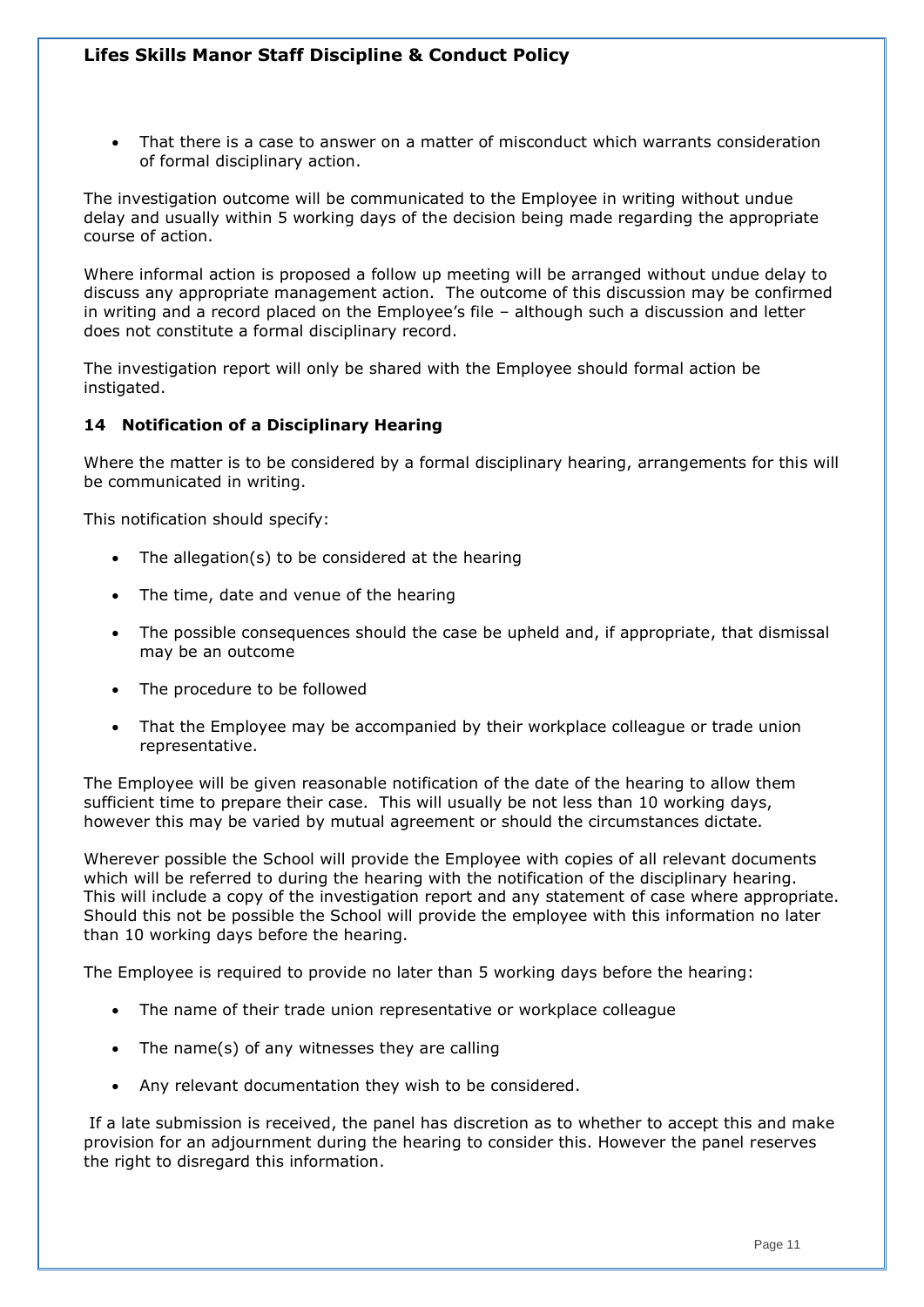# **15 Disciplinary Hearings**

The purpose of the disciplinary hearing is for the School to present the case against the Employee and for the Employee to be given the opportunity to respond.

The role of the manager hearing the case / panel is to consider the evidence presented and decide whether, on the balance of probabilities:

- The case against the Employee has been established and
- Whether it is appropriate and reasonable to issue a formal sanction against the Employee.

The manager hearing the case / panel should also consider whether an appropriate and sufficient investigation has been undertaken and a fair and reasonable procedure followed.

The case for the School will usually be presented by the manager who commissioned the investigation, or their nominee. The Employee will have an opportunity to present their case. Witnesses may be presented by either party.

A workplace colleague or trade union representative may accompany an Employee to the hearing.

## *The arrangements for hearings are set out in Appendix B*

## **16 The Outcome of the Hearing and Disciplinary Sanctions**

Based on the evidence presented, the panel may determine the following outcomes:

- There is insufficient evidence against the Employee and the matter should be concluded with no further action
- The case against the Employee is proven on the balance of probabilities and a decision made to give the Employee a formal warning
- The case against the Employee is proven on the balance of probabilities and a decision made to dismiss the Employee with or without notice
- The case is proven on the balance of probabilities and some other formal action is appropriate.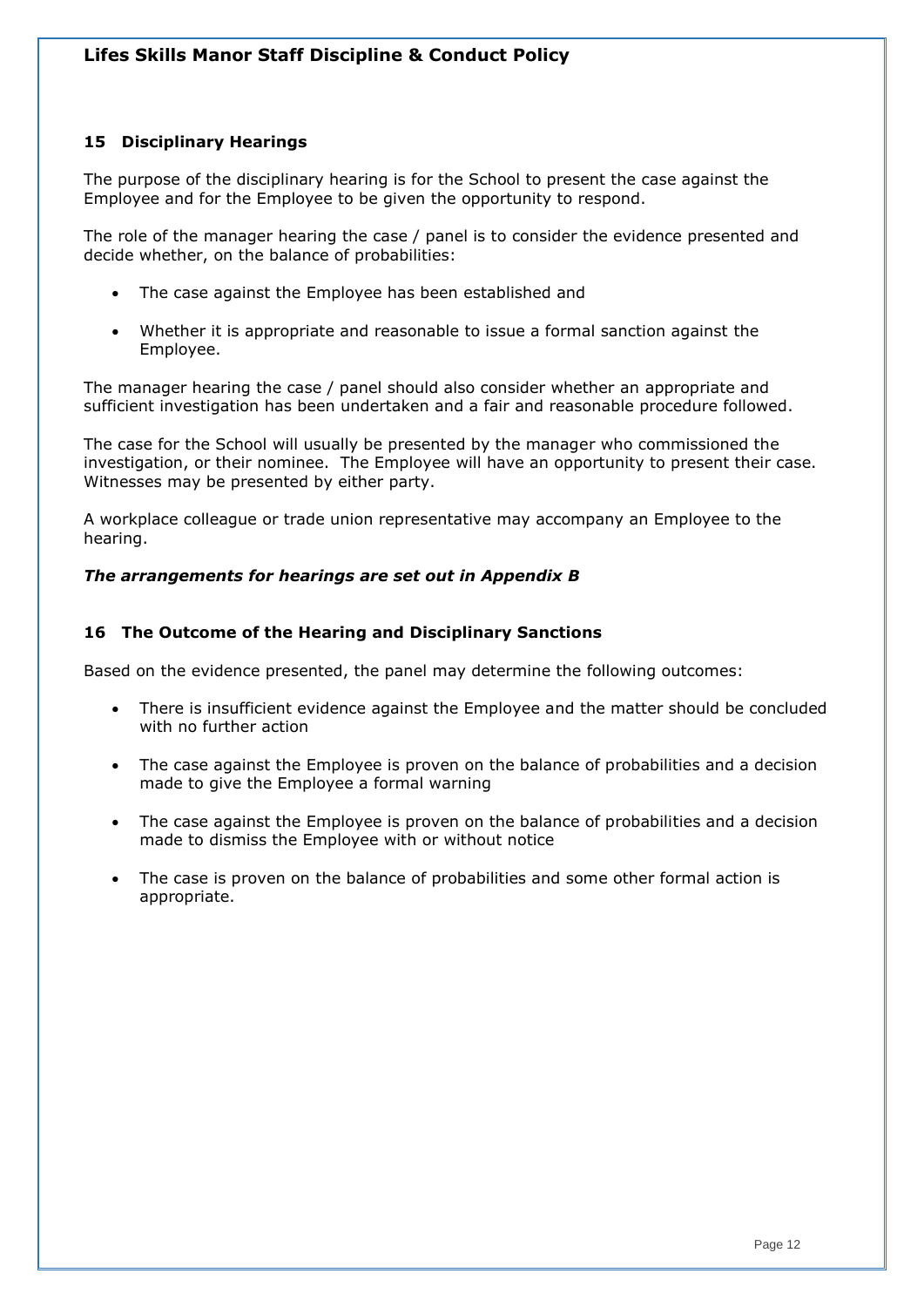If proven and depending on the circumstances of the case, the panel may impose a range of sanctions, including dismissal, as follows:

| Level of Sanction                 | Normal Expiry Period |
|-----------------------------------|----------------------|
| First Level Written Warning       | After 6 months       |
| Second Level Written Warning      | After 12 months      |
| Final Written Warning             | After 18 months      |
| Dismissal with contractual notice |                      |
| Summary Dismissal without notice  |                      |

An Employee will not usually be dismissed for the first incident of misconduct other than in the case of gross misconduct. Where an Employee's first incident of misconduct is sufficiently serious – it may be appropriate to issue a final written warning. The duration of other sanctions will be determined by the circumstances of the case.

Should gross misconduct be found, and dismissal is determined, this is usually without notice (Summary Dismissal). In cases of dismissal arising from misconduct, notice would normally be given. Where notice is given this is the greater of the Employee's statutory or contractual notice entitlement.

# *A list of actions which may constitute Gross Misconduct and Misconduct is Appendix A.*

In determining the nature of the sanction consideration will be given to:

- Whether the proposed penalty is reasonable in view of all the circumstances with reference to the examples of behaviours which constitute gross misconduct and misconduct within this procedure
- The nature, severity and impact of the misconduct
- The circumstances in which the misconduct occurred and any mitigating factors or the explanations given by the Employee
- The Employee's previous conduct, position, seniority, and length of service and their attitude towards the misconduct
- Any relevant Employer rules and procedures and whether the Employee was aware that their conduct contravened these
- The penalty imposed for similar offences in the past
- Whether any other action could be taken to encourage the Employee to improve their conduct such as training or additional support.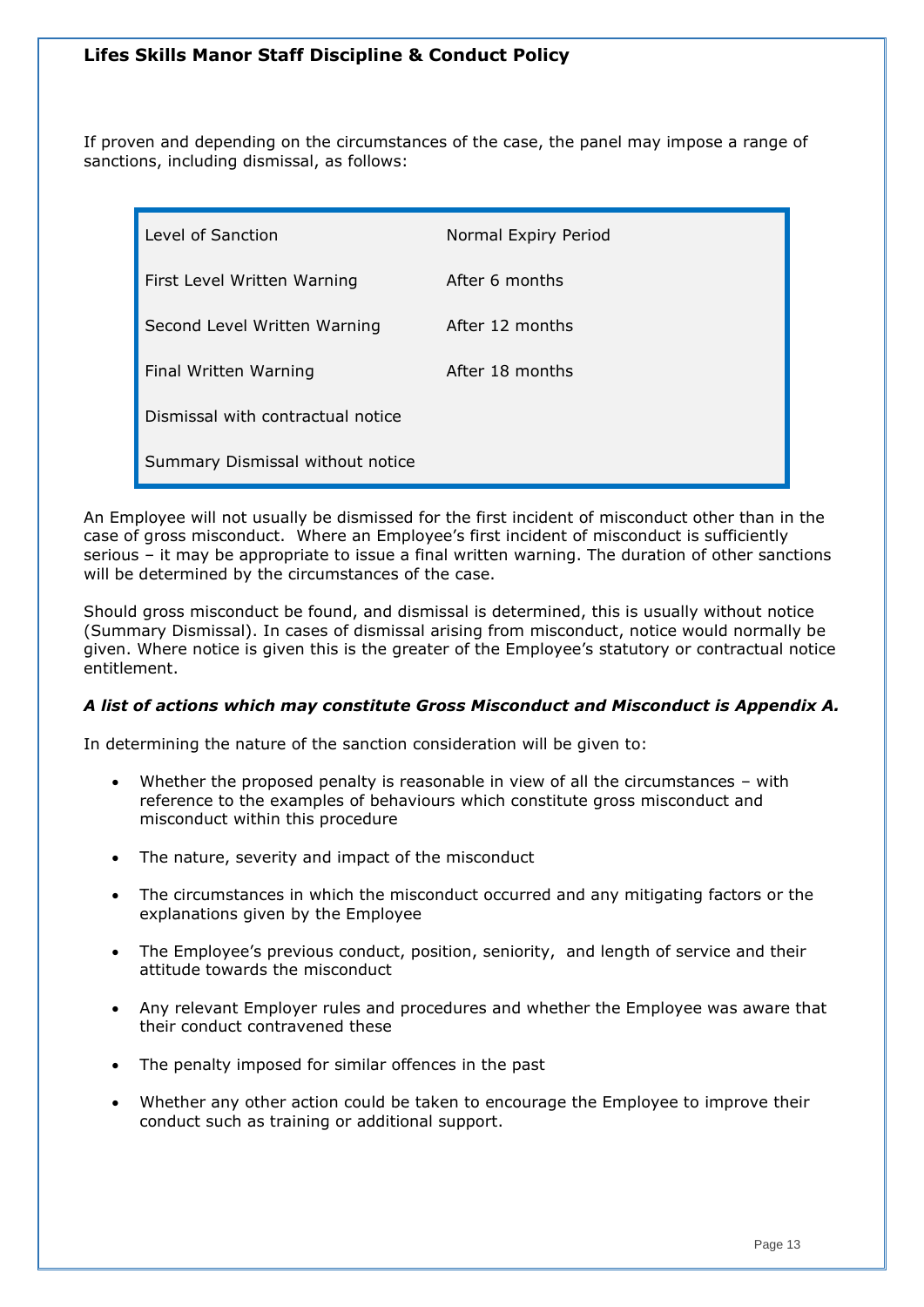In certain instances, and where appropriate to the concerns, the panel may recommend to the Headteacher that other action be considered such as:

- Downgrading
- Transferring the Employee to another role
- Requiring the Employee to undertake certain specified training
- Refer the matter for consideration under another procedure, if appropriate.

Alternative action such as this would only be taken where it is judged reasonable and viable for the School to implement.

# **17 Communicating the Decision**

Where possible the Employee will be advised verbally of the outcome following the conclusion of the process and the Panel's deliberations. On occasion it may not be possible to determine an outcome on the day of the hearing, in which case the panel will reconvene at the earliest possible opportunity to make a decision. Where the panel reconvenes, the outcome will be communicated in writing to the Employee.

In all circumstances the Employee will be advised in writing of the outcome of the hearing usually within 5 working days of the decision being made.

The notification should specify:

- The outcome
- The reasons for the outcome and the nature of any misconduct that has been found
- The nature of any sanction and how long it will last
- If dismissed the reason for the dismissal, whether notice will be given and the termination date
- Any period of time given for improvement, a review date if appropriate, and the required improvement expected
- Any support that the Employer will provide to assist the Employee, if relevant
- The likely consequences of any further misconduct.

Should a sanction be imposed Employees should be advised of the timescales and procedure for making an appeal.

It will be deemed sufficient for the School to issue the written confirmation of the decision to the Employee's last known address.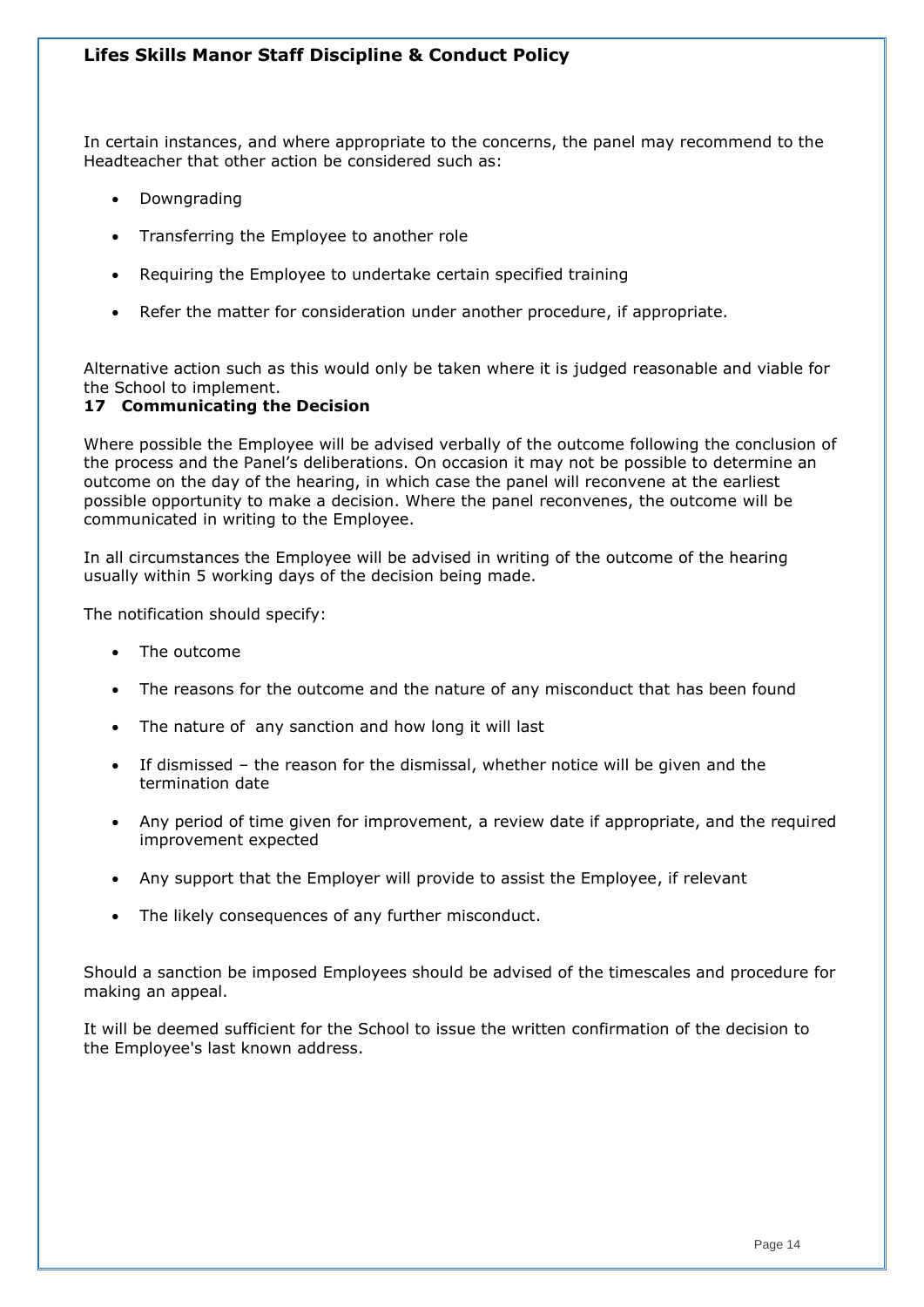### **18 Appeal**

#### **Guidance Note:**

It should be noted that in most instances an appeal panel should consider only the points raised by the Employee as part of their grounds for appeal.

However where significant procedural irregularities are identified with the conduct of the original hearing, the appeal panel may, at their discretion, determine that a re-hearing would be appropriate. In cases of a re-hearing the decision of the appeal panel is final and there is no further right of appeal.

The Employee may register an appeal in writing to the Clerk to the Governing Body or nominated person, within 5 working days of written receipt of the outcome of the hearing.

The appeal should be on one or more of the following grounds :

- Unfairness of decision
- That the sanction imposed was unreasonable
- That new evidence has come to light
- Significant procedural irregularities

The letter of appeal should include full details of the reasons for the appeal.

In instances where the grounds for appeal are not stated the School will ask the Employee to confirm these to enable all parties to give due consideration to the issues prior to the appeal meeting.

The Employee should ideally also include any supporting information they wish to rely on at the appeal hearing with their letter of appeal . In all cases any supporting information must be submitted by the Employee no later than the deadline for receipt of an appeal.

If a late submission is received the panel has discretion as to whether to accept this and make provision for an adjournment during the hearing to consider this. However the panel reserves the right to disregard this information.

The School will provide the Employee with copies of any documents which will be referred to during the appeal, including the notes of the disciplinary hearing and witness statements, in advance and usually no later than 5 working days before the appeal meeting.

A workplace colleague or trade union representative may accompany an Employee to an appeal.

The Appeal panel has discretion to consider allowing new evidence and witnesses but only if this is strictly relevant to the grounds of appeal.

The panel will identify a chair who will have responsibility for facilitating the hearing.

#### *The arrangements for hearings are set out in further detail in Appendix B*

#### **19 The Outcome of the Appeal**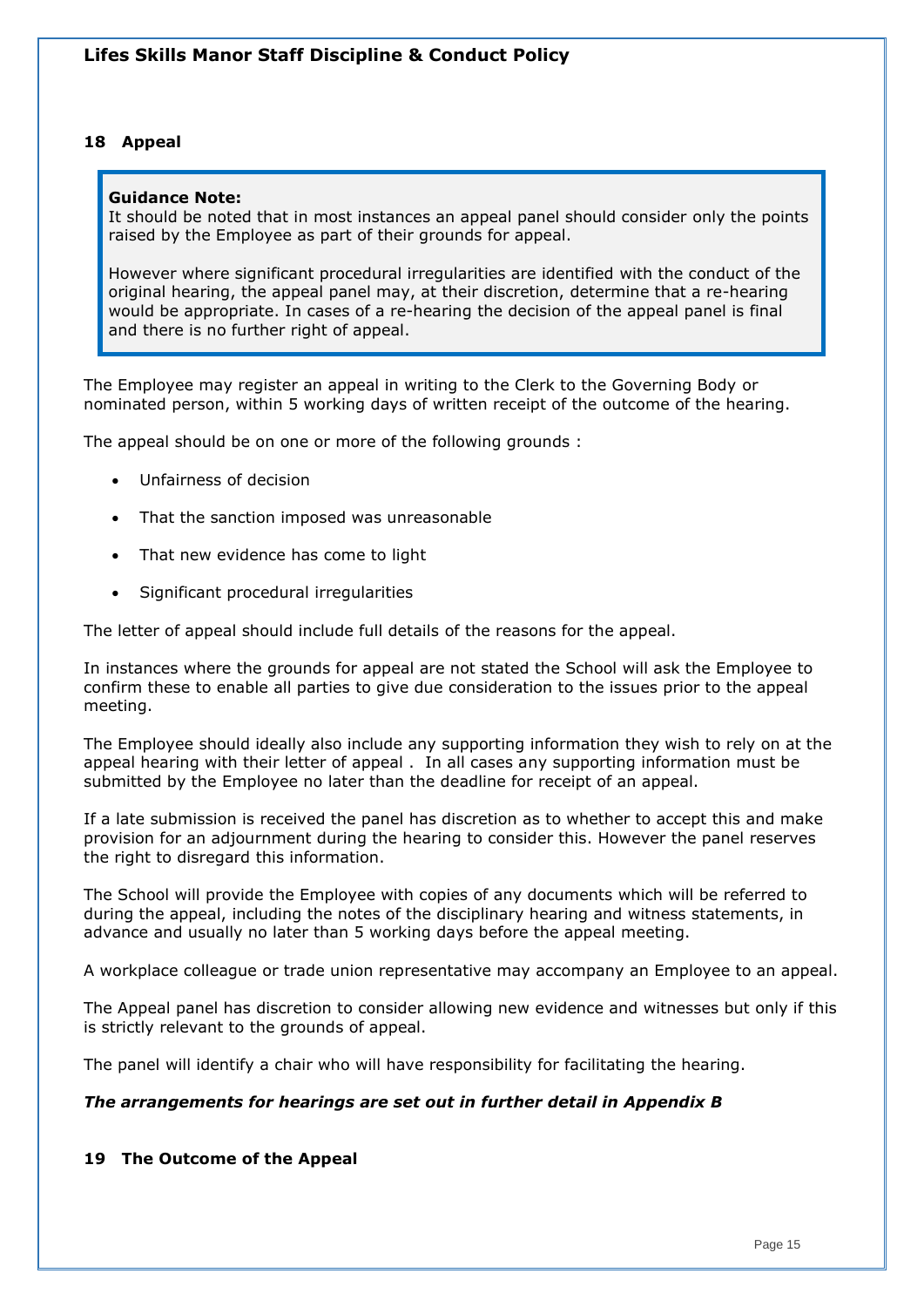In the case of appeals the role of the panel is to review the original decision on the basis of the grounds presented for appeal by the Employee. The outcome may be:

- To uphold the previous decision in full
- To uphold the previous decision in part but to reduce the level of the sanction or amend other elements of the decision
- To uphold the Employee's appeal in full and withdraw the sanction in its entirety.

The panel may not impose a higher level of sanction than reached previously.

The appeal panel decision is final.

### **20 Communicating the Appeal Decision**

Where possible the appeal hearing will be reconvened and the Employee advised verbally of the outcome following the conclusion of the process and the Panel's deliberations. On occasion it may not be possible to determine an outcome on the day of the appeal hearing, in which case the panel will reconvene at the earliest possible opportunity to make a decision. Where the panel reconvenes, the outcome will be communicated in writing to the Employee.

In all circumstances the Employee will be advised in writing of the outcome of the appeal hearing usually within 5 working days of the decision being made.

The notification should specify:

- The outcome
- The reasons for the outcome reached
- Where the level or nature of the sanction is reduced the nature of any revised sanction and how long it will last
- That the panel's decision is final and there is no further right of appeal.

It will be deemed sufficient for the Employer to issue the written confirmation of the decision to the Employee's last known address.

### **21 Further misconduct**

Where an Employee already has a live warning and there is further proven misconduct within that period, a further panel may extend the period of the warning or issue a higher sanction which may include dismissal.

The length of any extension may not be greater than the length of the original sanction.

### **22 Non Attendance at Meetings**

Where an Employee or their representative is unavailable to attend a meeting held under this procedure, they should inform the Headteacher / Panel at the earliest opportunity.

A hearing / appeal may be deferred by up to 5 working days from the date of the original meeting where an Employee's representative is unavailable.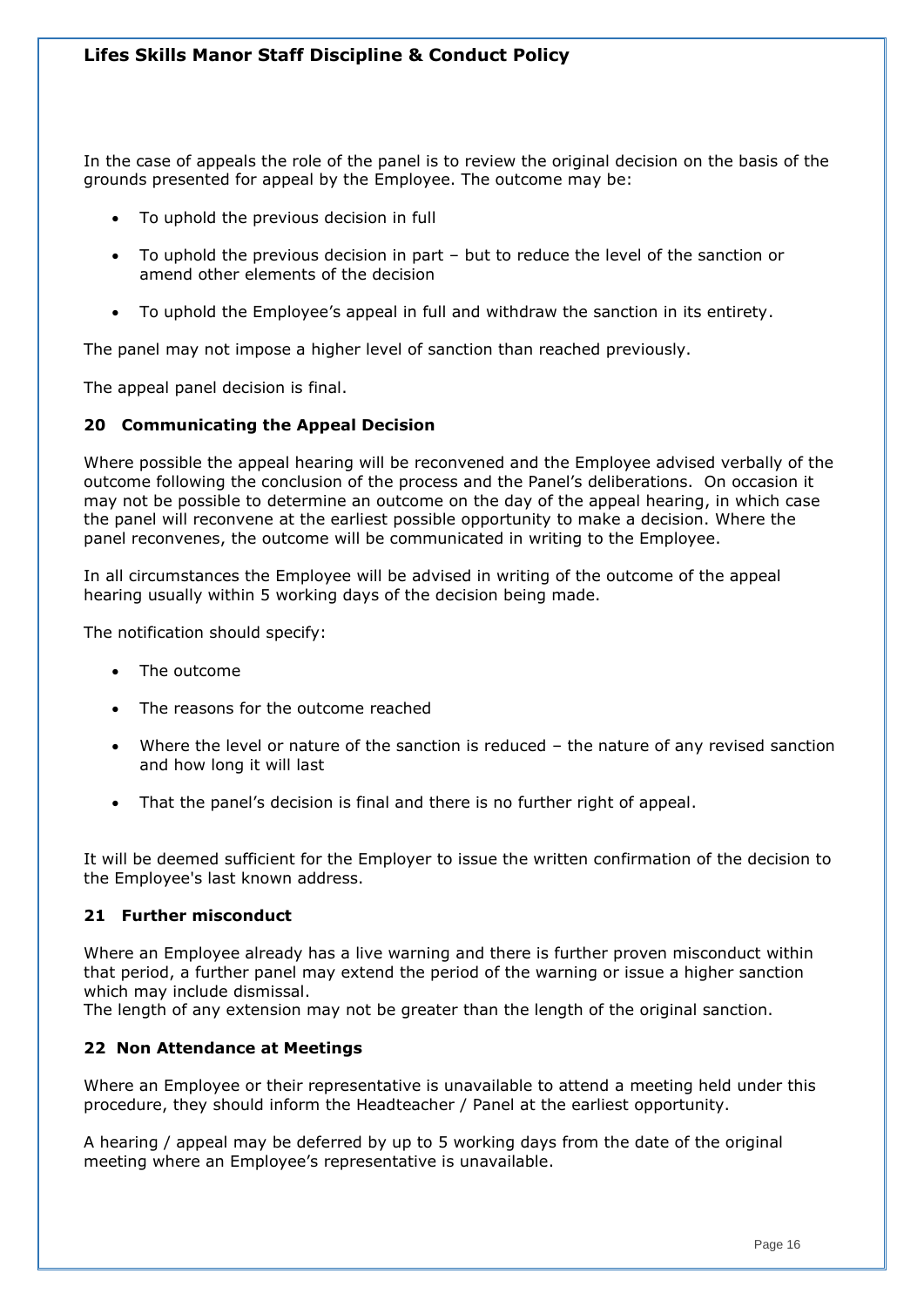Other than in exceptional circumstances only one postponement will be granted.

The Headteacher / Panel reserves the right to hold a hearing / appeal in the Employee's absence where all reasonable efforts to secure attendance have been unsuccessful. In this event the Employee will be given the opportunity to make written representations to the meeting or for their representative or workplace colleague to make representations either to the meeting or in writing on their behalf.

If no submissions are received the panel may make a decision based on the available information.

The Headteacher will give due consideration to any request to postpone any other meeting held as part of this procedure taking into account the individual circumstances and the reason for non attendance.

Where an Employee refuses or fails to attend an investigation meeting without good reason or make written submissions to the investigation – the investigating officer may at their discretion deem it appropriate to conclude the investigation based on the information available.

# **23 Minuting Hearing and Appeal Meetings**

Minutes should be produced of all submissions to the hearing / appeal – including Employer, Employee and witness statements, any questioning of the parties and the panel's decision statement. The panel's deliberations should not be minuted.

Minutes may be taken by a clerk who is present at the meeting or transcribed from an audio recording. An audio recording will only be made with the prior consent of the Employee.

Minutes will be shared with the Employee as soon as practicable. The Employee will have the opportunity to check the accuracy of the minutes / notes taken of their evidence and submissions. Where there are discrepancies between the Employer and Employee that cannot be resolved both versions of the minutes will be held on record. Where an audio recording is made this will be shared with the Employee if requested.

Covert recordings of meetings or hearings are expressly prohibited.

# **24 Resignations during the process**

Where an Employee resigns during the course of a disciplinary investigation or pending a disciplinary hearing, the School reserves the right to continue the investigation / disciplinary process. In such circumstances the Employee will still be given opportunity to participate in the investigation.

# **25 Disclosure of formal sanctions in employment references**

Should an Employee have an unexpired formal disciplinary sanction on file – this will be disclosed, upon request, in any reference provided by the Employer to a prospective Employer.

Expired sanctions will not be disclosed – unless these relate to matters which the Employer is required to share in accordance with Child Protection / Safeguarding Procedures.

# **26 Malicious and Vexatious Allegations**

Where an allegation of misconduct against an Employee is found to be vexatious or of malicious intent, this may be examined in accordance with the School's disciplinary procedures.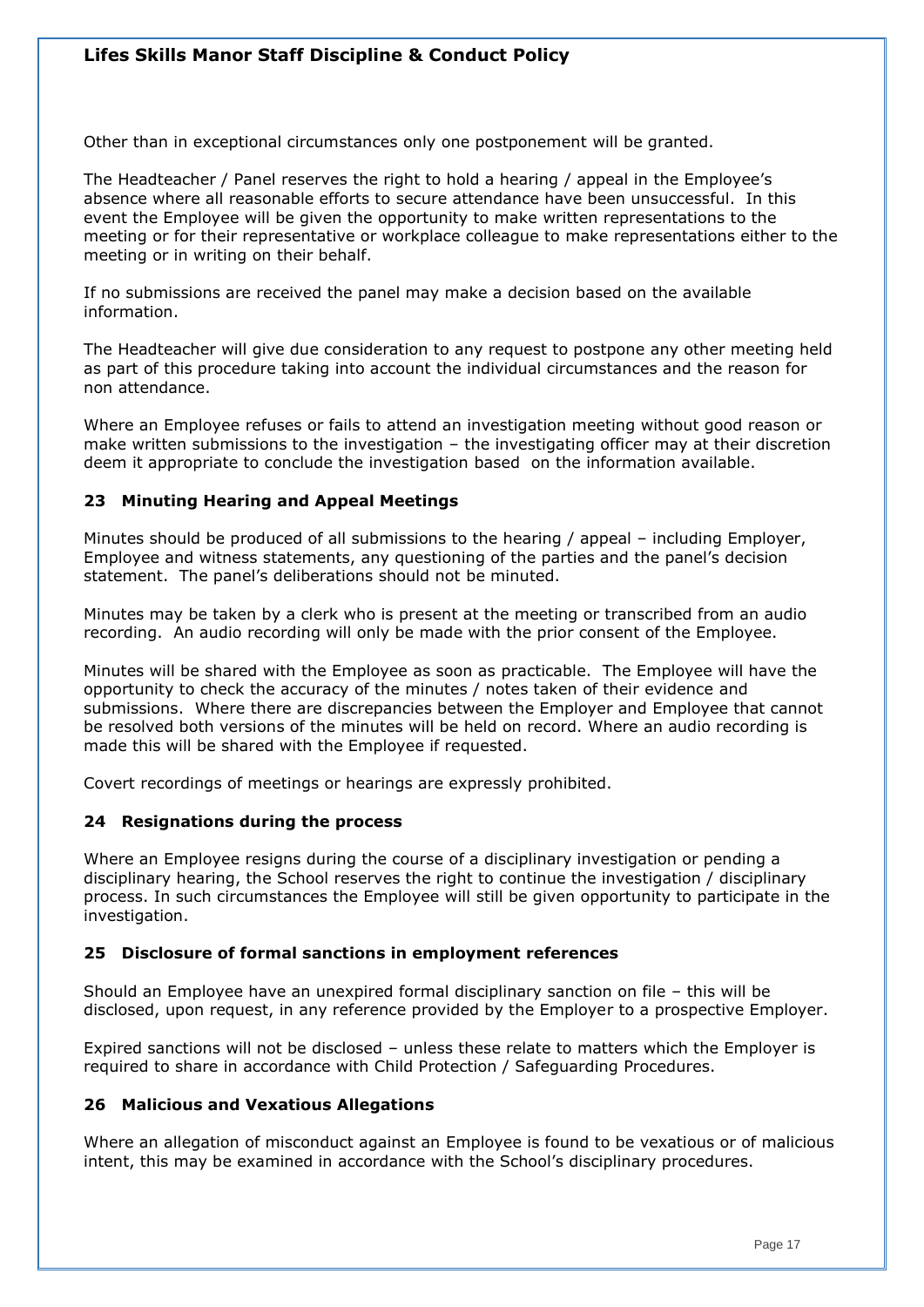# **27 Advice and support to Employees during the process**

Employees are advised to seek support from their Trade Union or Professional Association in the first instance. Employees may address questions about the procedure to the Headteacher or other delegated staff member.

In instances where the investigation is prolonged or the Employee is suspended, the School will, as far as is practicable, make arrangements to keep the Employee informed with the progress of the investigation and timescales for conclusion.

# **28 Ill health and sickness absence during the process**

The ill health of an Employee will not usually be grounds for ceasing any ongoing investigation or disciplinary process.

Where the absence is likely to be short, the School may pause the process until the Employee recovers. Where the absence is ongoing, the School may seek guidance from an occupational health advisor to determine whether or not the Employee is sufficiently fit to take part in the process. It is expected that Employees will consent to a referral being made to an occupational health advisor in such circumstances.

Upon receipt of occupational health advice consideration may be given to any measures that can be put in place to enable the process to proceed. This may include giving the Employee the opportunity to make written representations to an investigation or hearing or for their trade union representative or workplace colleague to make representations on their behalf.

# **29 Concurrent investigations by other agencies**

Certain allegations of misconduct may initially be investigated under a different procedure or as a part of criminal investigation.

In these circumstances an investigation under the Employer's Disciplinary Procedure may take place concurrently, unless the School is otherwise instructed by other agencies.

Any disciplinary hearing held in relation to acts of misconduct will be independent of the timing or outcome of other procedures.

# **30 Allegations relating to financial irregularities**

In instances where an allegation of theft, fraud or other financial irregularity is made – the issue may be referred to the School's auditors / Head of KCC Internal Audit to ensure that any subsequent investigation is undertaken by appropriate qualified staff.

## **31 Allegations against Trade Union Representatives**

No formal disciplinary action or formal disciplinary investigation will be taken against a trade union representative until the circumstances of the case have been discussed with a full time official of their union.

## **32 Criminal Proceedings**

A criminal charge or conviction for actions outside of the workplace may result in disciplinary proceedings being taken where it is judged that the Employee's action: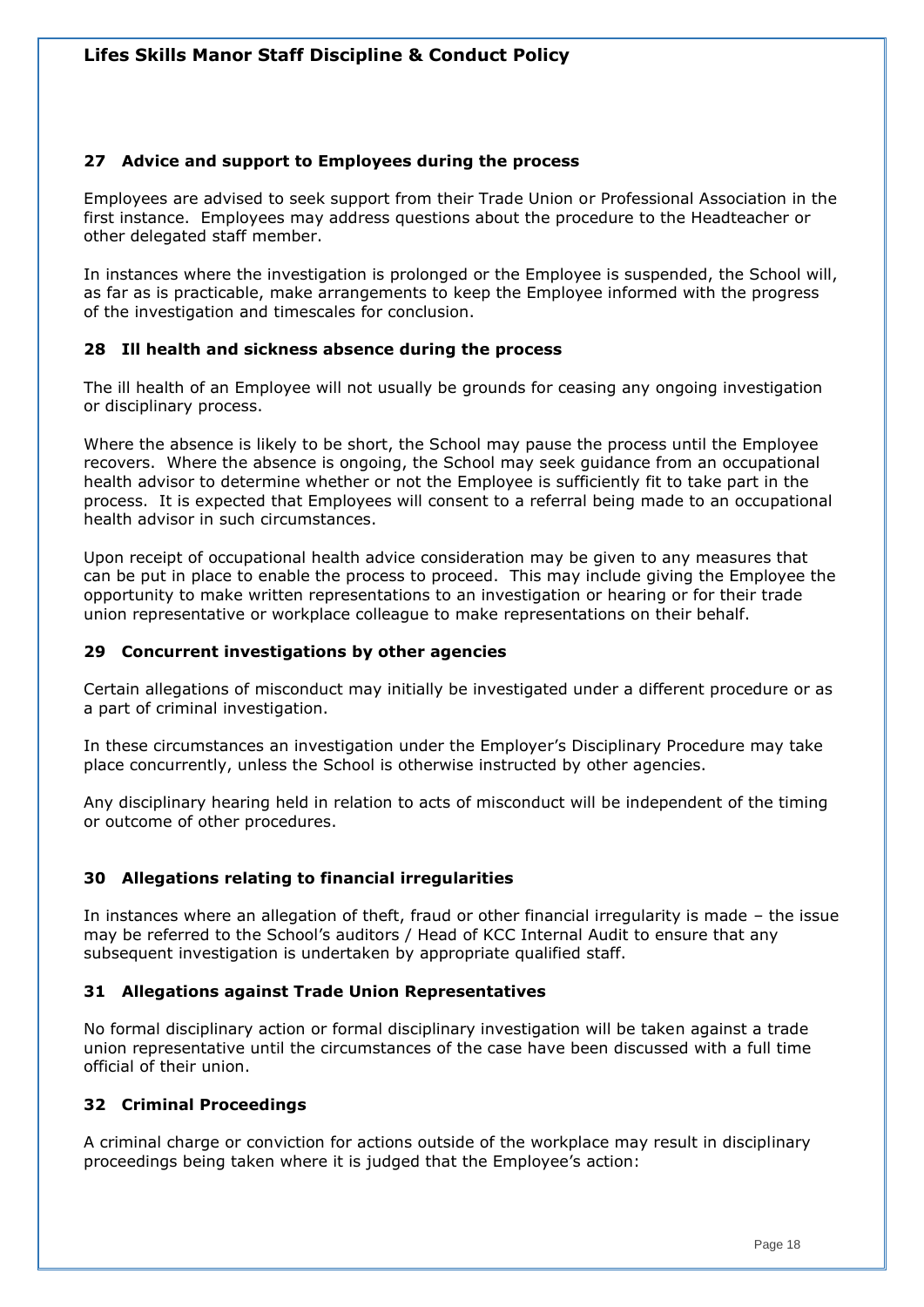- Affects or is likely to affect the suitability of the Employee to undertake their job role, work with children / young people or work in a School setting
- Impacts on the operation or reputation of the School
- Seriously undermines the trust and confidence that the School has in the Employee.

Each case will be considered on its own merits with regards to the circumstances of the case and following such investigation as is appropriate.

## **33 Other concurrent processes**

In the event that an Employee raises a grievance or a complaint of harassment or bullying in the course of a disciplinary process, both processes may continue concurrently.

However each case will be considered on its own merits to ensure that the School is acting reasonably.

# **34 Referral to other agencies**

Where a teacher is dismissed for gross / serious misconduct (or may have been dismissed for serious misconduct had they not resigned) the School will consider whether to make a referral to the Teaching Regulation Agency (formerly the NCTL) in accordance with Education Act 2011 and The Teachers' Disciplinary (England) Regulations 2012.

Under the Safeguarding Vulnerable Groups Act (2007) a referral may also be made to the Disclosure and Barring Service where an Employee is dismissed (or would have been dismissed had they not resigned) because they have been cautioned or convicted of a relevant offence or behaved in a manner that has put a child at risk of harm / harmed a child.

## **35 Retention of Records**

In the event that the matter under consideration is dropped due to insufficient or inconclusive evidence, all documentation should be confidentially destroyed immediately. It may be appropriate to keep a basic confidential record of the concern raised, date and the fact the matter was dropped due to insufficient or inconclusive evidence.

If formal disciplinary action is taken, the details of the allegation, investigation findings, hearing and appeal minutes plus a copy of the outcome letter and the details of any sanction, should be retained confidentially on the Employee's personnel file.

At the expiry of any sanction, all documentation should be removed from the Employee's personnel file. A minimal confidential record may be retained. This will only be referred to in future cases of a similar nature for the purpose of evidencing a pattern of misconduct or countering an Employee's subsequent assertion that there have been no previous misconduct issues.

When the matter relates to a child protection issue a factual written record of the details of the allegations and outcome will be retained in all instances.

In certain limited instances it may be appropriate to retain records for longer than the retention period for example in cases related to child protection concerns or where the case is awaiting decision from an employment tribunal.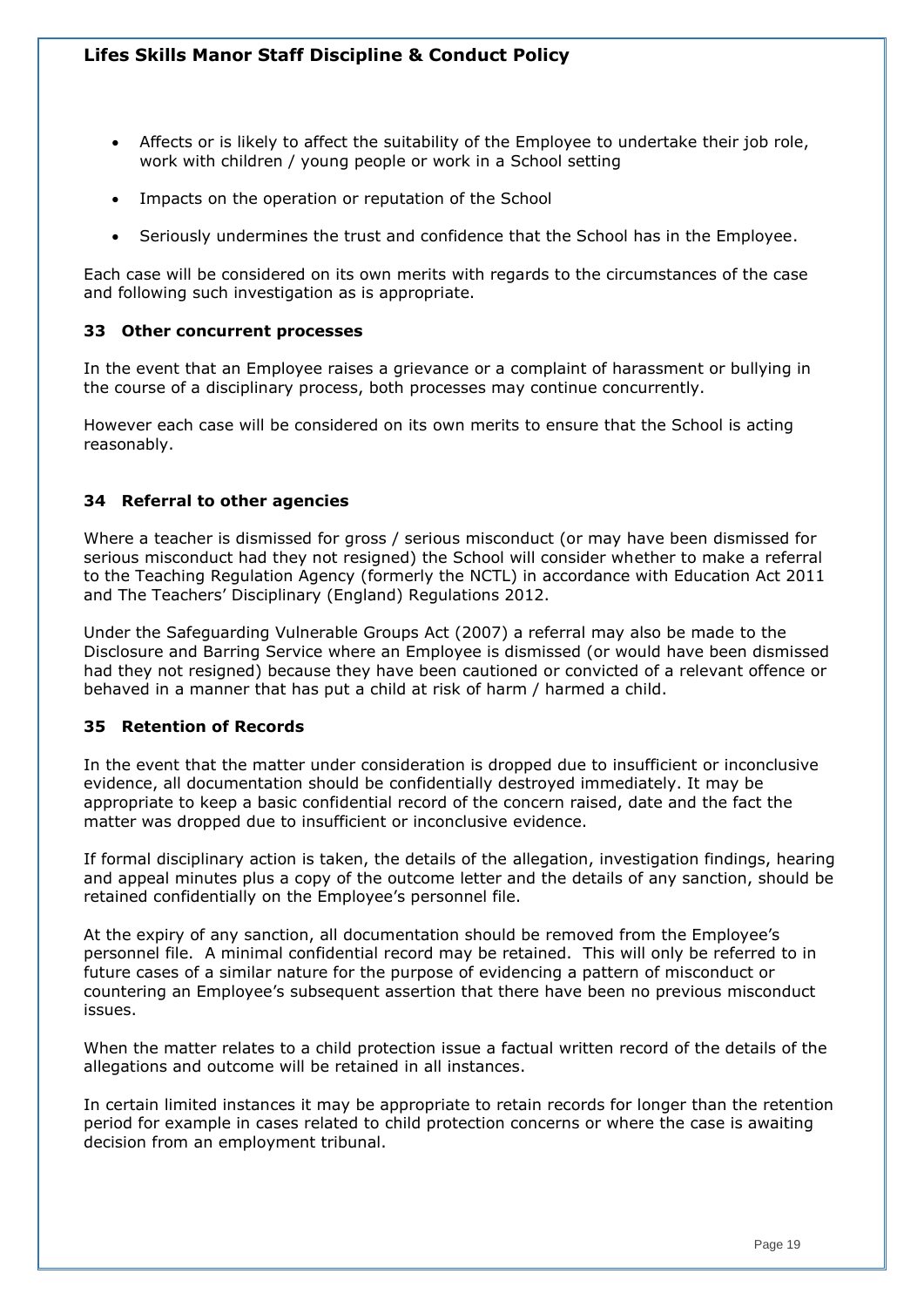## **36 Confidentiality**

All parties are required to respect the confidentiality of all information relating to the disciplinary process.

The School recognises its obligations under the General Data Protection Regulation and associated legislation and the rights of Employees with regards to the personal data held on them.

All records relating to the management of Discipline and Conduct will be gathered, processed, held and shared in accordance with the requirements of the General Data Protection Regulation and Data Protection Act.

Please refer to the School's Data Protection Policy and Privacy Notice for further details All records and information, including those relating to any sanction imposed, are a matter of confidence between the School and the Employee. In certain limited circumstances this information may be shared by the School - for example in accordance with Child Protection / Safeguarding Procedures.

## Appendix A: Disciplinary Rules

The following examples give an indication of the School's position as to the types of behaviour which constitute misconduct. It is not possible to specify all forms of behaviour that will result in disciplinary action.

Each case will be judged in the light of the circumstances and context surrounding it. Varying circumstances may well allow different disciplinary actions or no disciplinary action at all to be taken for what are similar offences.

The examples are not exhaustive and omissions from the list are not in themselves grounds for appeal.

In addition, Employees should, so far as is reasonably practicable, be familiar with the School rules, working practices and conditions of service procedures relating to their own School and their particular area of work. Teachers should be familiar with Part Two of the Teachers' Standards which set out the expectations with regards to personal and professional conduct. Employees should be familiar with any 'Code of Conduct' in place for all School staff.

## **Gross Misconduct**

Gross misconduct is an act which may render it inappropriate for the Employee to be allowed to remain in their job. If, on the balance of probabilities gross misconduct is found, this may lead to dismissal without notice for a first offence.

Examples of actions that are likely to be treated as gross misconduct include – but are not limited to:

## **Dishonesty**

- Theft of School / pupil / employee's property
- Falsification of documents, records, claims whether for personal gain or not, to include, but not restricted to deliberately destroying or mutilating records, altering/erasing or adding to entries without legitimate reason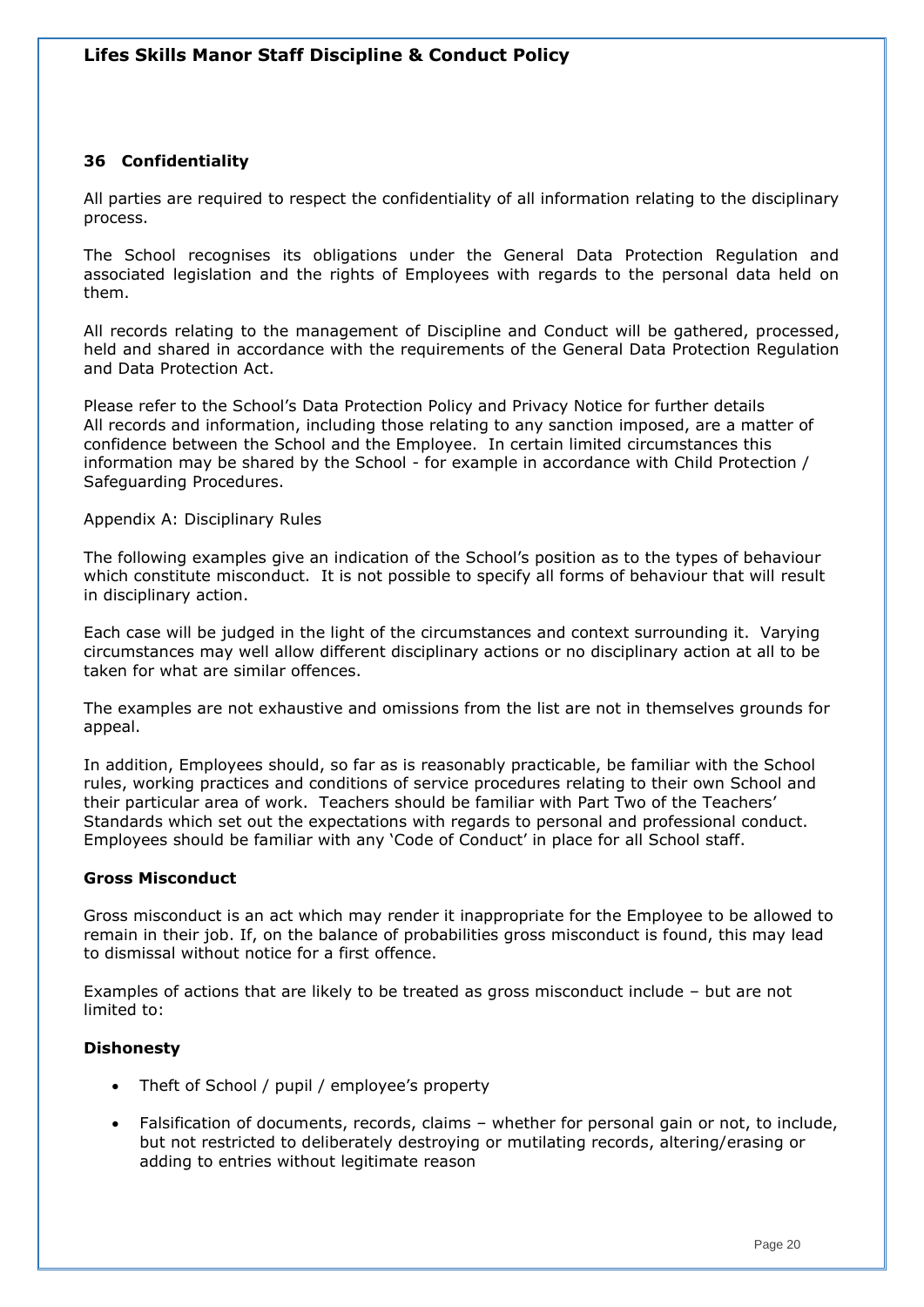- Fraud or Corrupt Practices
- Failure to disclose, if asked, criminal convictions not exempt under the terms of the Rehabilitation of Offenders Act 1975 and Amendment 2013
- Withholding significant and relevant information, if asked, that the School could have reasonably required the employee to have disclosed including information which may bring into question the Employee's suitability to work with children and/or young people and/or in a School setting and/or which may bring the School into disrepute
- Breaking statutory provisions that would render the Governing Body or Kent County Council liable to prosecution.

## **Conduct giving rise to a child protection issue**

- Inappropriate or sexual relationship with a pupil
- Contact / communication with a pupil in person or via phone / text / online of an inappropriate nature and / or content
- Act of sexual misconduct by an employee where that misconduct could have a detrimental impact on students or on the employee's position within the School
- Misuse of the ICT to view or distribute obscene, pornographic, defamatory or otherwise unacceptable material
- Inappropriate physical contact or restraint of a pupil
- Persistent and significant failure to exercise proper control or supervision of pupils.
- Inappropriate conduct towards children including serious and persistent acts of harassment, bullying and victimisation of pupils
- Where a prohibition order has been issued by the Disclosure and Barring Service or Teaching Regulation Agency or the employee has been disqualified in accordance with The Childcare (Disqualification) Regulations 2009
- Any referral, made to, or any, investigation or proceedings undertaken by the DBS, Teaching Regulation Agency or other agencies regarding child protection / safeguarding concerns relating to the Employee
- Persistent and / or substantial failure to follow the school's safeguarding policies and procedures.

## **Conduct placing others at risk**

- Acts of violence.
- Malicious or willful damage to School, personal or private property
- Wilfully or negligently ignoring responsibilities/instructions thus placing other members of staff/pupils at risk
- Serious breach of health and safety rules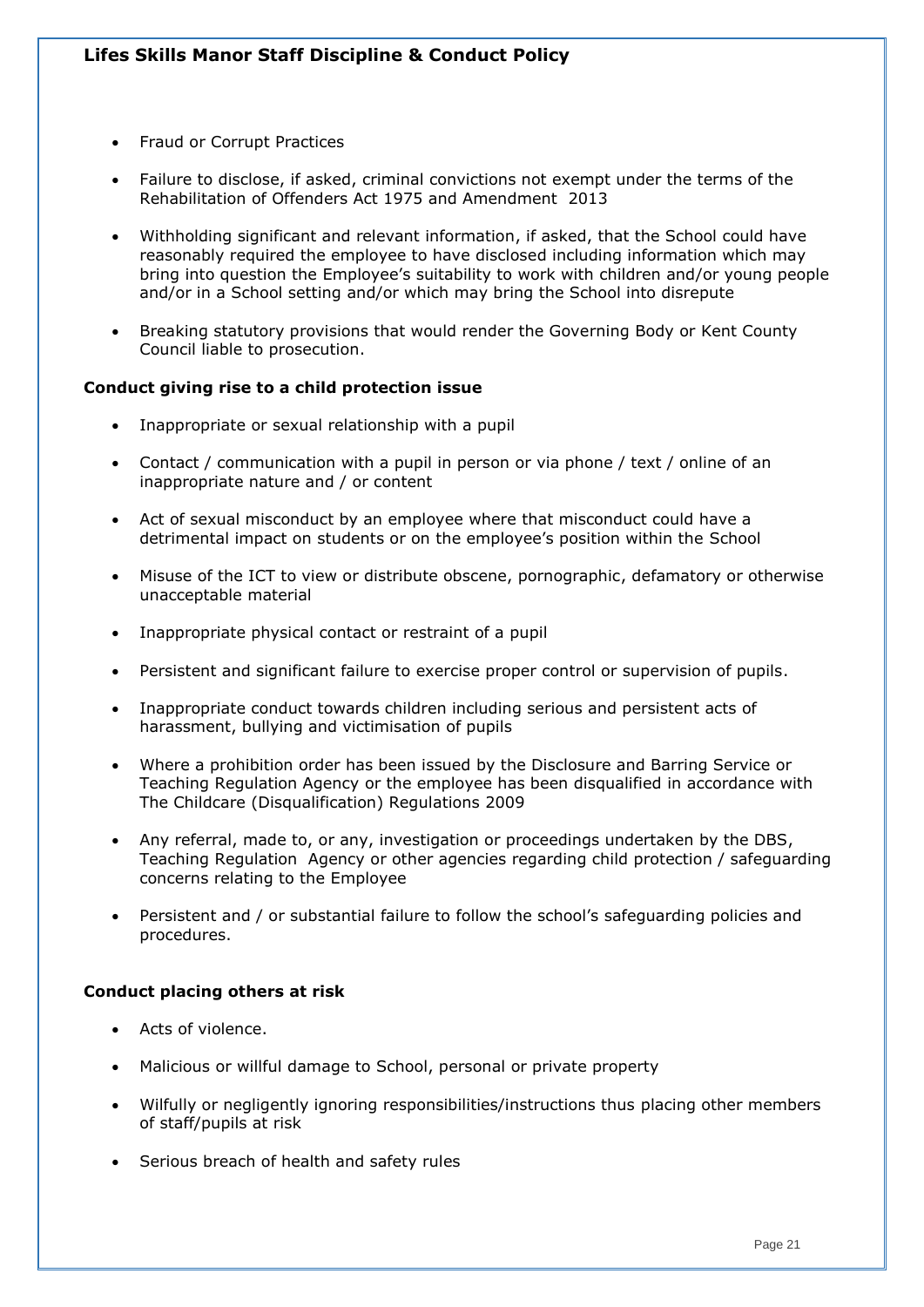• Attending work or undertaking duties whilst under the influence of alcohol, drugs or other substances which may inhibit the ability to keep self or others safe.

## **Conduct in the Workplace**

- Deliberate and significant refusal to carry out a reasonable, lawful and safe instruction or the normal agreed defined duties of the post
- Significant gross negligence in failing to attend or carry out the agreed duties of the post
- Persistent and / or substantial failure to follow procedures, regulations and policies either by deliberate act or omission
- Serious and / or persistent acts of harassment, bullying or victimisation of other employees
- Acts which amount to wilful discrimination or incitement to discriminate
- Serious and / or unlawful breach of confidentiality or data protection obligations
- Serious breach of the School's Code of Conduct , Part 2 of the Teachers' Standards or any other relevant professional standard or guidance
- Making a false or vexatious allegation against another member(s) of the School community
- Serious instances of abusive / offensive language or behaviour towards a member of the School community
- Serious insubordination/ defiance undermining the authority of senior staff
- Serious misuse of the internet or inappropriate use of email and social media, including deliberately accessing or sharing pornographic, offensive or obscene material or malicious, defamatory or abusive communication via social media / emails
- Persistent unauthorised absence.

## **Actions outside of the workplace**

- Being subject to any police investigation / enquiry, arrest, ban, charge, caution, reprimand, warning, fine, or pending prosecution, or criminal conviction which may affect or is likely to affect the suitability of the Employee to undertake their job role or work with children/young people or within a School setting. This includes any actions committed overseas which would be subject to a police investigation or formal action if such actions had been committed in any part of the United Kingdom
- Actions outside of the workplace that could be so serious as to fundamentally breach the trust and confidence placed in the Employee
- Bringing the School or profession or the Employee's own reputation into disrepute, including failure to observe reasonable standards of ethics and behaviour (or appropriate professional standards) within and outside work, or failure to have proper and professional regard for the ethos, policies and practices of the School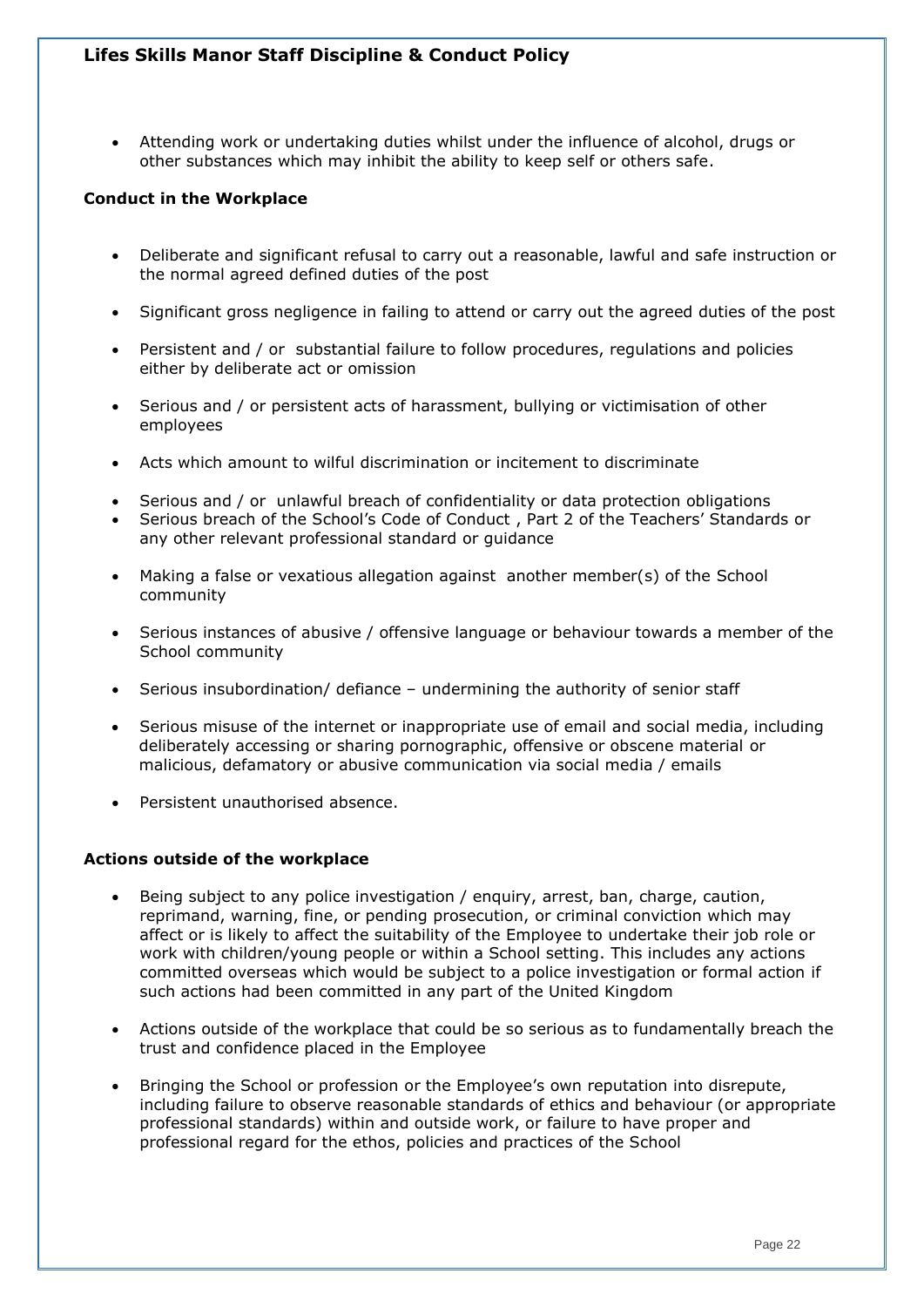- Breach of confidentiality including sharing personal / sensitive information or disclosing operational / employment / pupil matters to members of the public
- Inappropriate comments made on any social networking site such as Twitter, Facebook or YouTube or in the public domain

#### **Disclosure of Information**

- Failure to disclose any information or change in circumstance which may affect or is likely to affect the suitability of the Employee to undertake their job role or work with children/young people or in a School setting
- Failure to disclose any police investigation / enquiry, arrest, ban, charge, caution, reprimand, warning, fine, or pending prosecution, or criminal conviction, this includes any actions committed overseas which may affect or is likely to affect the suitability of the Employee to undertake their job role or work with children/young people or within a School setting
- Failure to disclose matters arising from a previous or current secondary employment, or voluntary work, which may impact on the Employee's suitability to undertake their role or work with children/young people or in a School setting
- Failure to disclose inclusion on the Disclosure and Barring Service Children's Barred list and any change in DBS status or any referral, made to, or any investigation or proceedings undertaken by the DBS
- Failure to disclose any referral made to, or any investigation or proceedings being undertaken by the Teaching Regulation Agency, General Teaching Council for Scotland, or the Education Workforce Council in Wales
- Where the Employee is subject to the Childcare (Disqualification) Regulations 2009 under section 75 of the Childcare Act 2006 ("the Regulations"), failure to disclose a disqualification in accordance with the Regulations, including where any application for an Ofsted waiver from disqualification has been made, regardless of whether such an application was successful
- Failure to disclose close personal relationships outside of the workplace which present a 'risk by association' to the safeguarding of children / young people or are fundamentally incompatible with an Employee's job role or their suitability to work with children / young people or in a School setting
- Failure to report any significant current or historical information in the public domain or which is likely to come into the public domain, which may be of relevance to the Employee's job role or suitability to work with children/young people or in a School setting or matters which may be subject to adverse media attention
- Failure to disclose to an appropriate person the conduct / actions of a colleague which may present a risk to the safeguarding / wellbeing of children / young people.

### **Misconduct**

Misconduct is an act of a degree less serious than that which would warrant immediate dismissal for a first offence but which could nevertheless lead to dismissal if persistent.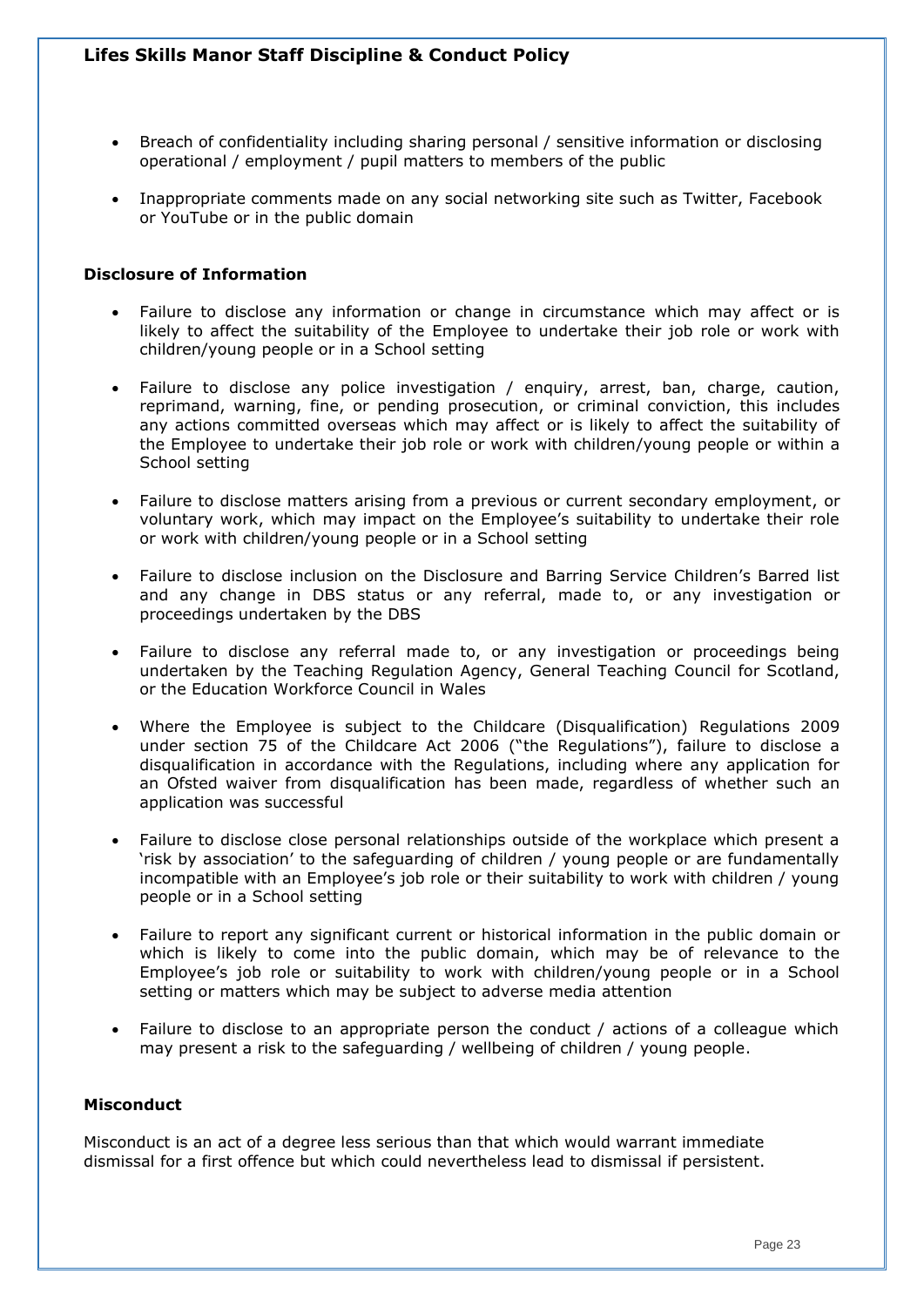Acts listed under the heading of gross misconduct where the impact and implications are less serious may also be considered as misconduct.

Occasionally an act of misconduct might be so serious as to justify dismissal. Normally, however, only when it can be shown that the warnings have not been heeded or there is a pattern of misconduct for a variety of reasons will misconduct lead to dismissal.

Dismissal for misconduct will be with notice.

Examples of actions that are likely to be treated as misconduct include – but are not limited to:

- Unauthorised absence from work
- Failure to follow absence notification and / or certification requirements
- Poor time keeping
- Refusal / failure to follow reasonable management instruction
- Breach of one or more School policies or procedures either by deliberate act or omission
- Failure to adopt safe working practices either by a deliberate act, negligence or omission
- Serious neglect of duty
- Negligent use of School property
- Acts of dishonesty such as making unauthorised private phone calls / sending personal mail at the School's expense or unauthorised use of the internet
- Misuse of internet or inappropriate use of email
- Insubordination/ defiance of senior staff
- Abusive / offensive language or behaviour towards a member of the School community
- Inappropriate conduct towards pupils
- Failure to have due regard to the confidentiality of information and School data protection practices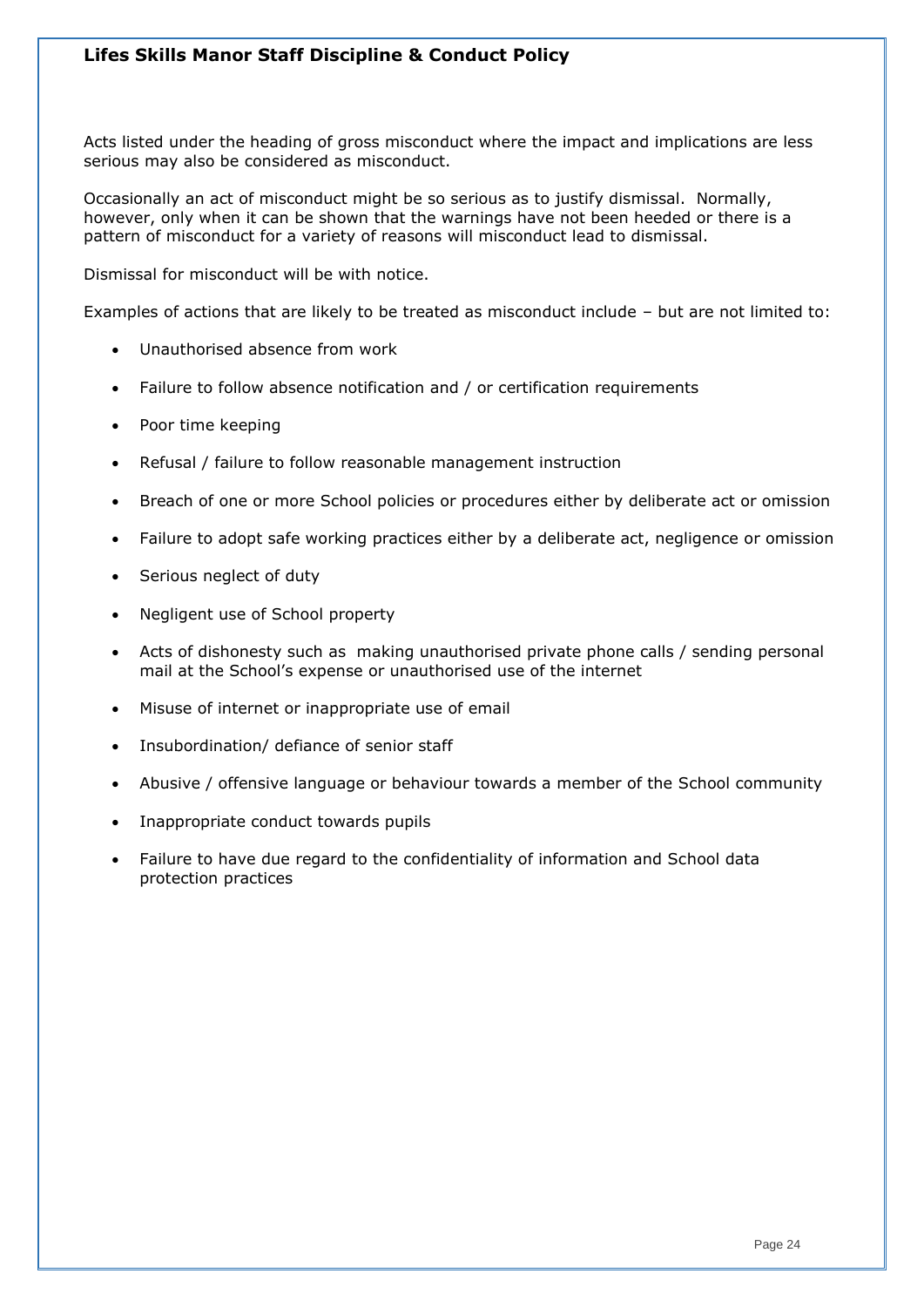Appendix B: Guidance for Hearings and Appeals

### **General**

Hearings and Appeals should take place at a reasonable time and place usually during the Employee's normal working hours, unless otherwise agreed with the Employee and, in the case of Employees who work term time only, during the School term. Hearings and Appeals should not be heard beyond 5pm to protect the welfare of all parties. These arrangements may be varied by mutual agreement.

Consideration should be given to the venue for the hearing. There should be adequate rooms for the parties and arrangements to ensure that the hearing is conducted with discretion and confidentiality maintained. A venue away from the School site may be appropriate in certain circumstances.

The precise procedure to be followed will vary depending on the particular circumstances of each case, but in general the following will apply:

## **Role of the Panel / Manager Hearing the Case**

It is the role of the panel / manager hearing a case to consider the evidence presented and decide whether on the balance of probabilities:

- The case against the Employee has been established.
- Whether it is appropriate and reasonable to issue a formal warning or dismiss the employee.

Should an Employee appeal the outcome of the hearing it is the role of the panel / manager considering the appeal to review the original decision on the basis of the grounds for appeal presented by the Employee and consider whether the original outcome was within a range of reasonable responses given the circumstances.

If the case is to be heard by a panel, a chair will be identified who will have responsibility for facilitating the hearing.

## **The Role of the Representative**

The Employee has the right to be accompanied to a hearing or appeal meeting by either a workplace colleague or recognised trade union representative.

The representative may address the hearing to put and sum up the Employee's case, respond on behalf of the Employee at the hearing and confer with the Employee during the hearing. The representative does not have the right to answer questions on the Employee's behalf, address the hearing if the Employee does not wish it or prevent the Employer from explaining their case.

## **The Role of the HR Advisor**

The School may request that a HR Advisor attends a hearing or appeal meeting whose role is to advise the panel on the procedure and any points of employment law.

A further HR Advisor may also be in attendance to support the School in the presentation of their case.

The HR Advisor may be allowed to ask questions and clarify issues on behalf of the party they are supporting.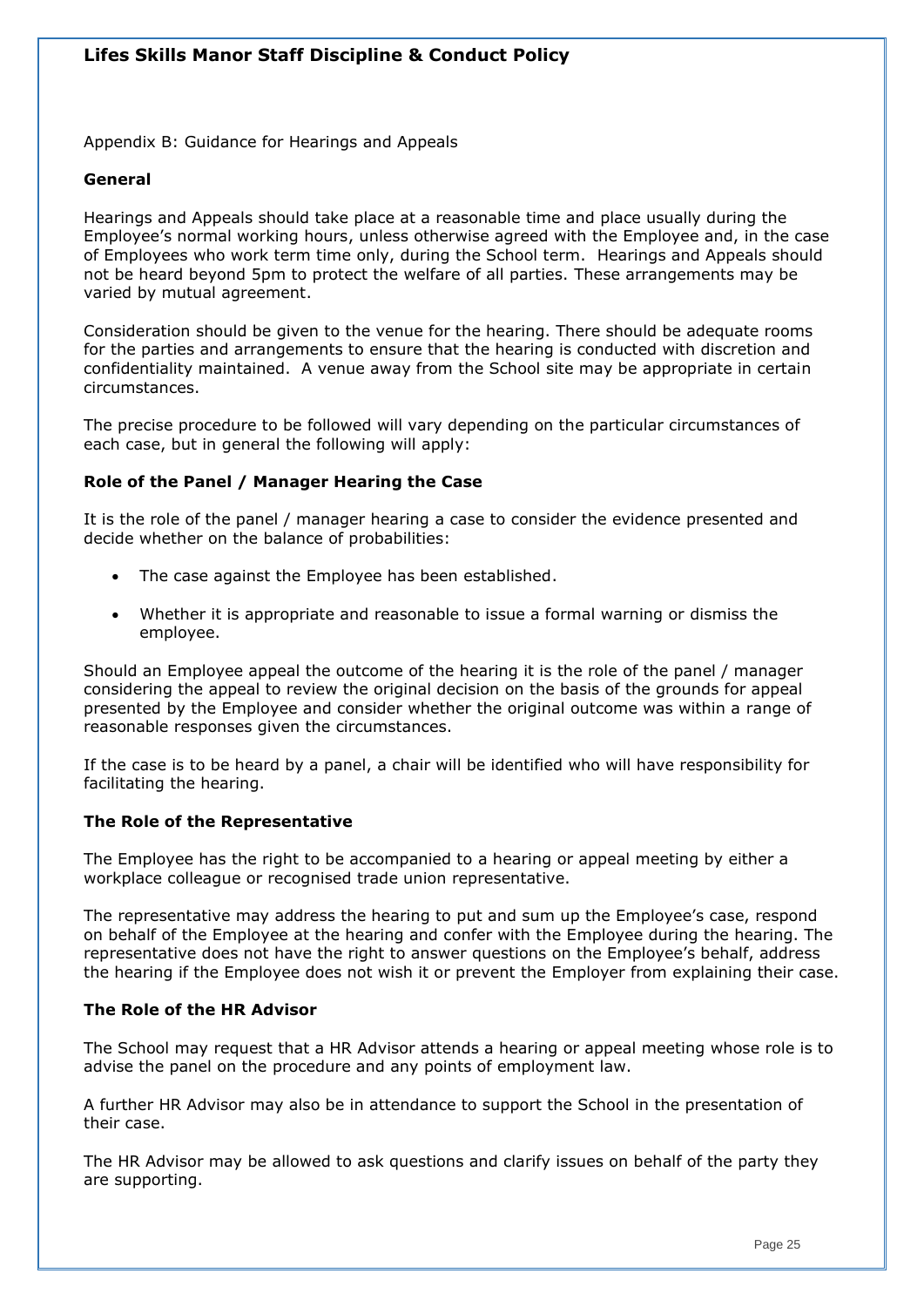### **Witnesses**

Witnesses may be called by either party. Details of the proposed witnesses should be communicated in advance no later than 5 working days before the date of the hearing / appeal. The role of the witness is limited to giving evidence and responding to questions.

The Employee is responsible for ensuring that any witnesses they call can attend on the relevant date. In the event that a witness cannot attend they may make a written statement which should be provided to the School no later than 5 working days in advance of the hearing / appeal.

All witnesses should be aware of the confidential nature of hearings and should not discuss any aspect of the meeting or matters under consideration with anyone outside of the hearing.

### **Procedure for Hearings**

- The manager hearing the case / chair of the panel will introduce those present and their roles, explain the case to be considered, the procedure to be followed and the format of the hearing
- The School's representative presents their case including calling any witnesses and referring to written submissions / evidence. The Employee and their representative and panel may ask questions of the School's representative or any witnesses
- The Employee or their representative presents their case including calling any witnesses, referring to written submissions and presenting any mitigating circumstances. The School's representative and panel may ask questions of the Employee and their representative or any witnesses.
- Adjournments may be requested by both parties or by the manager / panel during the hearing
- Both parties have the opportunity to sum up their cases, with the Employee or their representative having the final word.
- The hearing will then be adjourned whilst the manager / panel deliberates over the evidence. If further clarity is required both parties or witnesses may be recalled and the hearing reconvened so that all parties may hear any additional evidence
- Where possible the hearing will be reconvened and the Employee advised verbally of the outcome following the conclusion of the process and the Panel's deliberations. On occasion it may not be possible to determine an outcome on the day of the hearing, in which case the panel will reconvene at the earliest possible opportunity to make a decision. Where the panel reconvenes, the outcome will be communicated in writing to the Employee.
- In all circumstances the Employee will be advised in writing of the outcome of the hearing usually within 5 working days of the decision being made.

#### **Procedure for Appeals**

• Thechair of the panel will introduce those present and their roles, explain the case to be considered, the procedure to be followed and the format of the meeting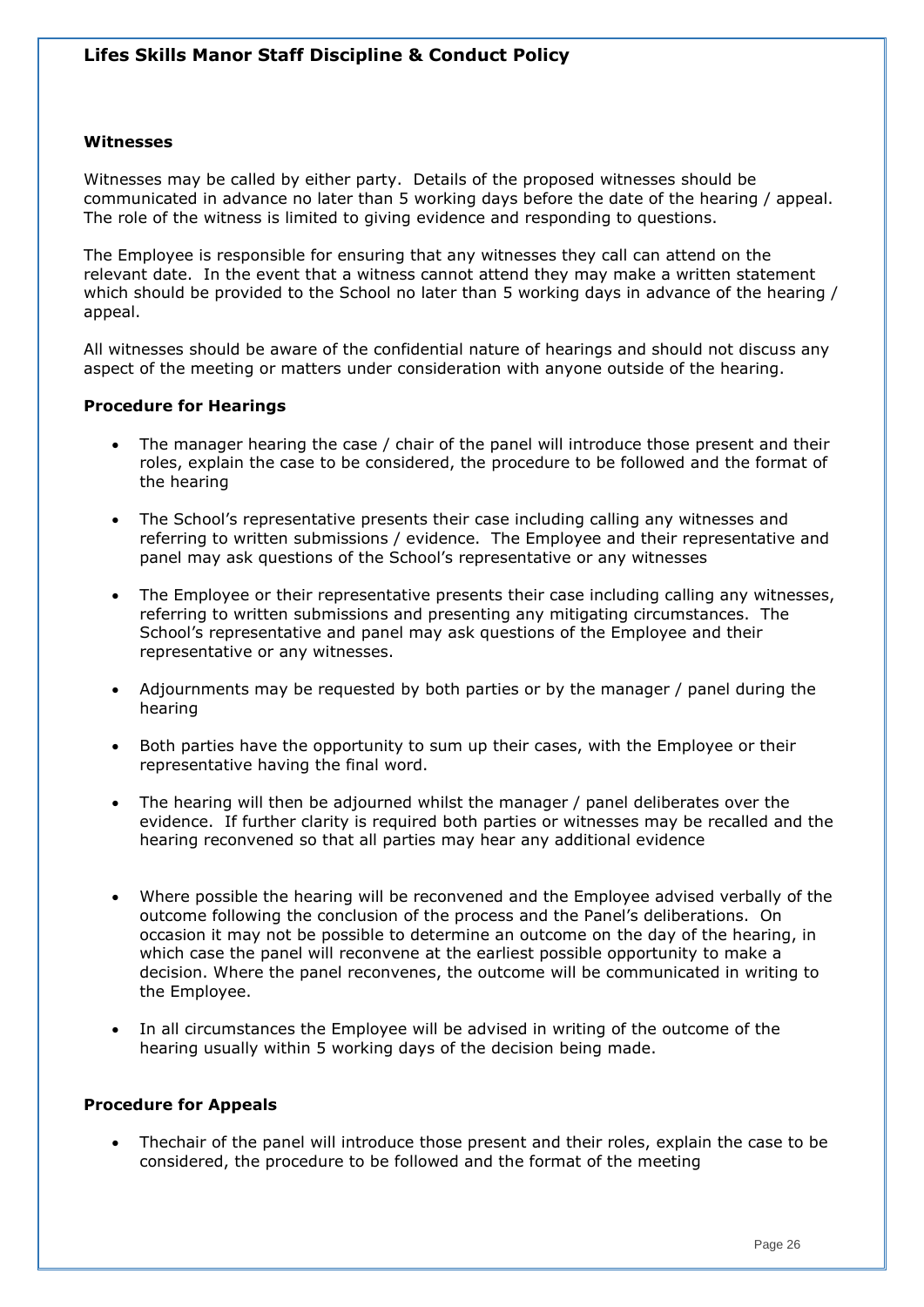- The Employee or their representative shall put the case in support of the grounds for appeal, including any mitigating circumstances. This may include referring to written submissions and evidence. Witnesses may be recalled only where this is strictly relevant to the grounds of the appeal. The School's representative and panel may ask questions of the Employee and their representative.
- The School's representative presents the case for upholding the previous committee's decision and refers to written documentation. Witnesses may be called only where this is strictly relevant to the grounds of appeal. The Employee and their representative and panel may ask questions of the School's representative.
- The panel will invite both parties to sum up their cases, with the Employee or his/her representative having the final word. The hearing will then be adjourned whilst the panel deliberates over the evidence
- Adjournments may be requested by both parties or by the panel during the appeal hearing. If new evidence is presented the appeal may need to be adjourned while this is investigated
- The appeal hearing will then be adjourned whilst the panel deliberates over the evidence. If further clarity is required both parties or witnesses may be recalled and the hearing reconvened so that all parties may hear any additional evidence
- Where possible the appeal hearing will be reconvened and the Employee advised verbally of the outcome following the conclusion of the process and the Panel's deliberations. On occasion it may not be possible to determine an outcome on the day of the appeal hearing, in which case the panel will reconvene at the earliest possible opportunity to make a decision. Where the panel reconvenes, the outcome will be communicated in writing to the Employee.
- In all circumstances the Employee will be advised in writing of the outcome of the hearing usually within 5 working days of the decision being made.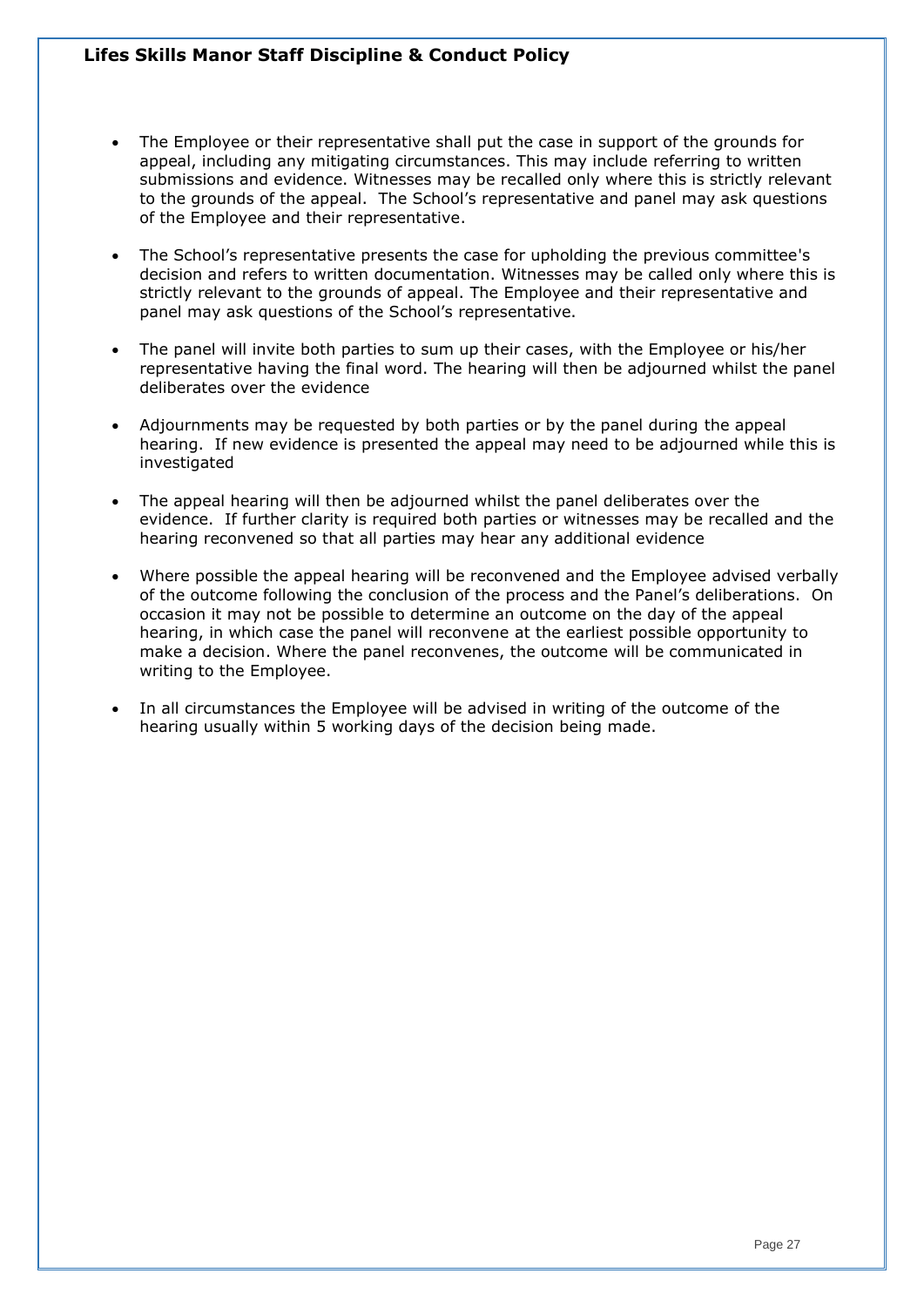Appendix C: Dismissal for Some Other Substantial Reason

This appendix should be referred to when the School wishes to consider a case for potential dismissal for some other substantial reason ("SOSR") which does not relate to an Employee's conduct, capability, redundancy or fall under the School's Discipline & Conduct Policy or one of its other Employment Policies.

Under the Employment Rights Act 1996 dismissals which do not fall into other specific categories are referred to as SOSR dismissals and may constitute a fair reason for terminating employment.

It may not always be possible to ascertain at the outset whether an issue should be addressed as a SOSR, or disciplinary matter. In such instances the findings of an investigation or fact finding exercise may inform which course of action to take. Any investigation will take place in accordance with the provisions as outlined in the disciplinary policy.

Matters which may be considered under this SOSR procedure include, but are not limited to:

- Where there is a restructure which does not give rise to a redundancy situation within the meaning of section 139 of Employment Rights Act 1996
- Where an Employee has confirmed that they are not prepared to accept a change in working practices and/or a change to the terms and conditions of employment
- Where the Employee has been engaged in activities and/or through their association with another person could place the School into disrepute and/or result in a breakdown in trust and confidence in the employment relationship
- Where close personal relationships outside of the workplace present a 'risk by association' to the safeguarding of children / young people or are fundamentally incompatible with an Employee's job role or their suitability to work with children / young people or in a school setting
- Where there is a fundamental breakdown in relationships (unrelated to matters of conduct or performance) which causes a breach of trust and confidence between the employee and the School
- Where there is a personality clash or an irreconcilable difference in the working relationship between parties which makes it impossible for the parties to work together
- Where the Employee acts in a way which creates a potential conflict with the School's interests
- Where a third party requires an Employee's dismissal
- Expiry of a fixed-term or temporary contract
- Where an overseas trained unqualified teacher has failed to secure qualified teacher status within the prescribed time limits
- Where a prohibition order has been issued by the Disclosure and Barring Service or Teaching Regulation Agency
- Where an Employee no longer meets the UKBA requirements for residency or employment within the UK